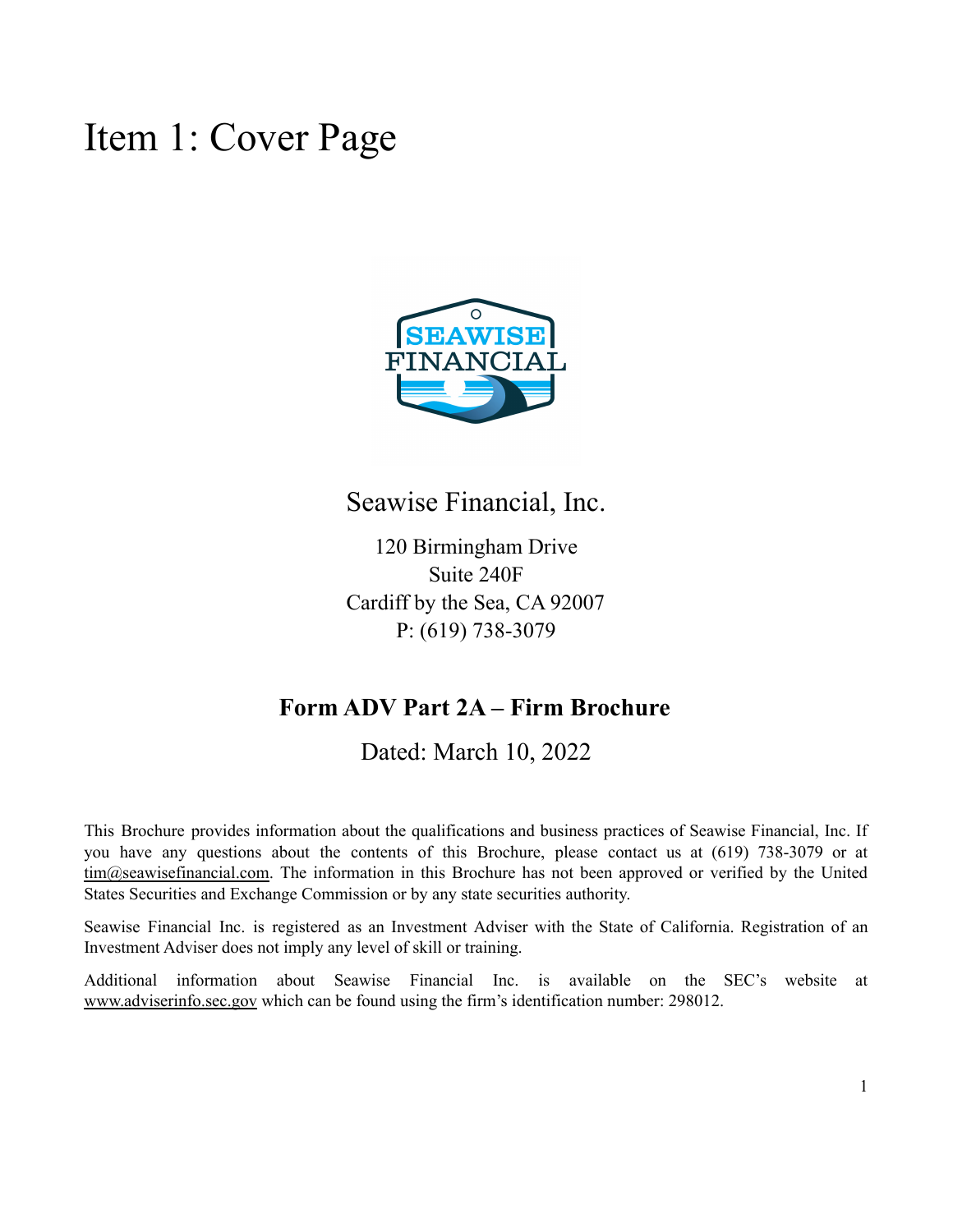### <span id="page-1-0"></span>Item 2: Material Changes

The last annual update of this brochure was filed on January 12, 2021. The following changes have been made to this version of the Disclosure Brochure:

- ❖ The Advisor has updated Section 5 to properly reflect how the Advisor calculates its fee, the frequency, and how fees are based.
- ❖ The Advisor has discontinued its Wrap Fee Program.
- Advisor has added a new service 'Retirement Plan Consulting' as further described in Item  $4 \& 5$ .

#### Future Changes

From time to time, we may amend this Brochure to reflect changes in our business practices, changes in regulations, and routine annual updates as required by securities regulators. Either this complete Brochure or a Summary of Material Changes shall be provided to each Client annually and if a material change occurs in the business practices of Seawise Financial.

At any time, you may view the current Brochure online at the SEC's Investment Adviser Public Disclosure website at [http://www.adviserinfo.sec.gov](http://www.adviserinfo.sec.gov/) by searching for our firm name or by our CRD number 298012.

You may also request a copy of this Brochure at any time, by contacting us at (619) 738-3079.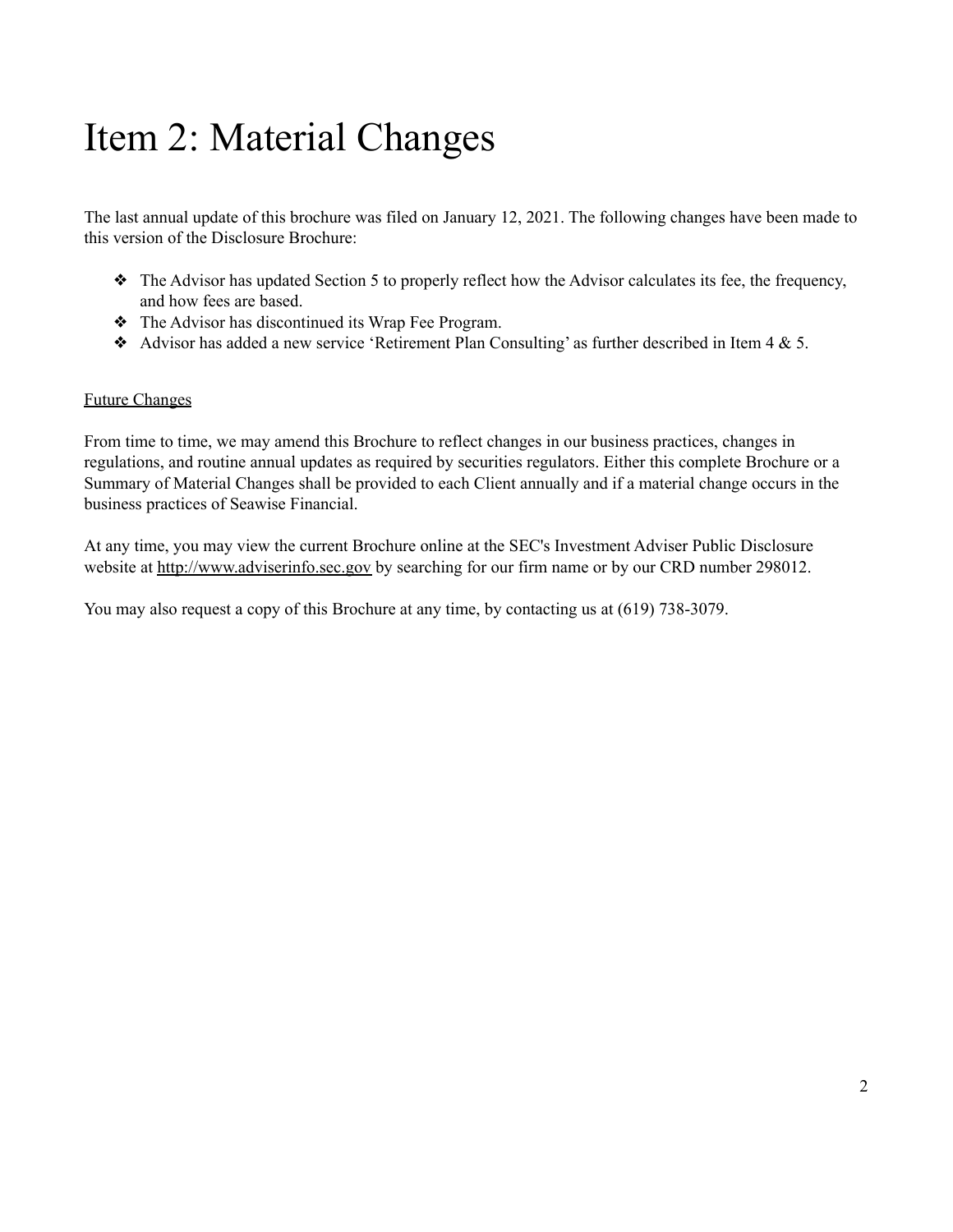### <span id="page-2-0"></span>Item 3: Table of Contents

### **Contents**

| <b>Item 1: Cover Page</b>                                                                      | $\mathbf{1}$            |
|------------------------------------------------------------------------------------------------|-------------------------|
| <b>Item 2: Material Changes</b>                                                                | $\boldsymbol{2}$        |
| <b>Item 3: Table of Contents</b>                                                               | $\mathbf{3}$            |
| <b>Item 4: Advisory Business</b>                                                               | $\overline{\mathbf{4}}$ |
| <b>Item 5: Fees and Compensation</b>                                                           | 8                       |
| Item 6: Performance-Based Fees and Side-By-Side Management                                     | 11                      |
| <b>Item 7: Types of Clients</b>                                                                | 12                      |
| Item 8: Methods of Analysis, Investment Strategies and Risk of Loss                            | 13                      |
| <b>Item 9: Disciplinary Information</b>                                                        | 16                      |
| Item 10: Other Financial Industry Activities and Affiliations                                  | 17                      |
| Item 11: Code of Ethics, Participation or Interest in Client Transactions and Personal Trading | 18                      |
| <b>Item 12: Brokerage Practices</b>                                                            | 20                      |
| <b>Item 13: Review of Accounts</b>                                                             | 23                      |
| <b>Item 14: Client Referrals and Other Compensation</b>                                        | 24                      |
| Item 15: Custody                                                                               | 25                      |
| <b>Item 16: Investment Discretion</b>                                                          | 26                      |
| <b>Item 17: Voting Client Securities</b>                                                       | 27                      |
| <b>Item 18: Financial Information</b>                                                          | 28                      |
| Item 19: Requirements for State-Registered Advisers                                            | 29                      |
| <b>Form ADV Part 2B - Brochure Supplement</b>                                                  | 30                      |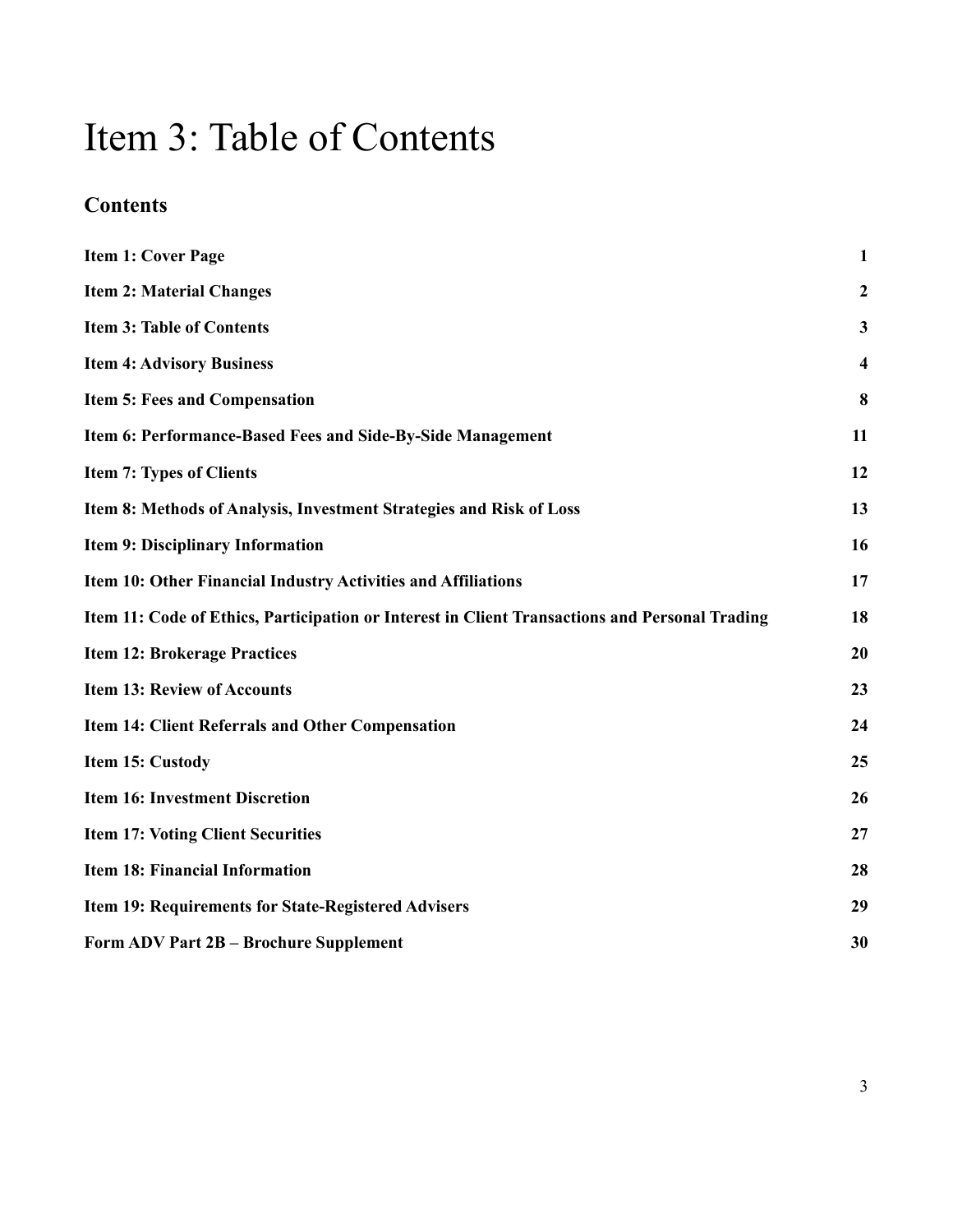## <span id="page-3-0"></span>Item 4: Advisory Business

#### **Description of Advisory Firm**

Seawise Financial Inc. ("Seawise Financial") is registered as an Investment Adviser with the State of California. We were founded in 2018 by Timothy Kenney, principal owner of Seawise Financial.

#### **Types of Advisory Services**

#### **Investment Advisory Services**

We are in the business of managing individually tailored investment portfolios. Our firm provides continuous advice to a client regarding the investment of client funds based on the individual needs of the client. Through personal discussions in which goals and objectives based on a client's particular circumstances are established, we develop a client's personal investment policy or an investment plan with an asset allocation target and create and manage a portfolio based on that policy and allocation targets. We may also review and discuss a client's prior investment history, as well as family composition and background.Account supervision is guided by the stated objectives of the client (e.g., maximum capital appreciation, growth, income, or growth, and income), as well as tax considerations.

#### **Comprehensive Financial Planning**

This service involves working one-on-one with an Advisor over an extended period of time. With this service, clients get to work with the Advisor who will work with them to develop and implement their plan. The Advisor will monitor the plan, recommend any changes and ensure the plan is up to date.

The Client will be taken through establishing their goals and values around money. The Client and the Advisor will go over the Client's financial background that may include determining the Client's net worth, cash flow, insurance coverage, credit scores/reports, employee benefit, and current investments. Once the Client's information is reviewed, their plan will be built and analyzed, and then the findings, analysis and potential changes to their current situation will be reviewed with the Client. Clients subscribing to this service will receive an electronic report, providing the Client with a detailed financial plan designed to achieve his or her stated financial goals and objectives. The plan and the Client's financial situation and goals will be monitored throughout the year and follow-up phone calls and emails will be made to the Client to confirm that any agreed-upon action steps have been carried out. On an annual basis, there will be a full review of this plan to ensure its accuracy and ongoing appropriateness. Any needed updates will be implemented at that time. Clients may request a copy of their financial plan at any time.

In general, the financial plan will address any or all of the following areas of concern. The Client and Advisor will work together to select the specific areas to cover. These areas may include, but are not limited to, the following:

● **Business Planning:** We provide consulting services for clients who currently operate their own business, are considering starting a business, or are planning for an exit from their current business. Under this type of engagement, we work with you to assess your current situation, identify your objectives, and develop a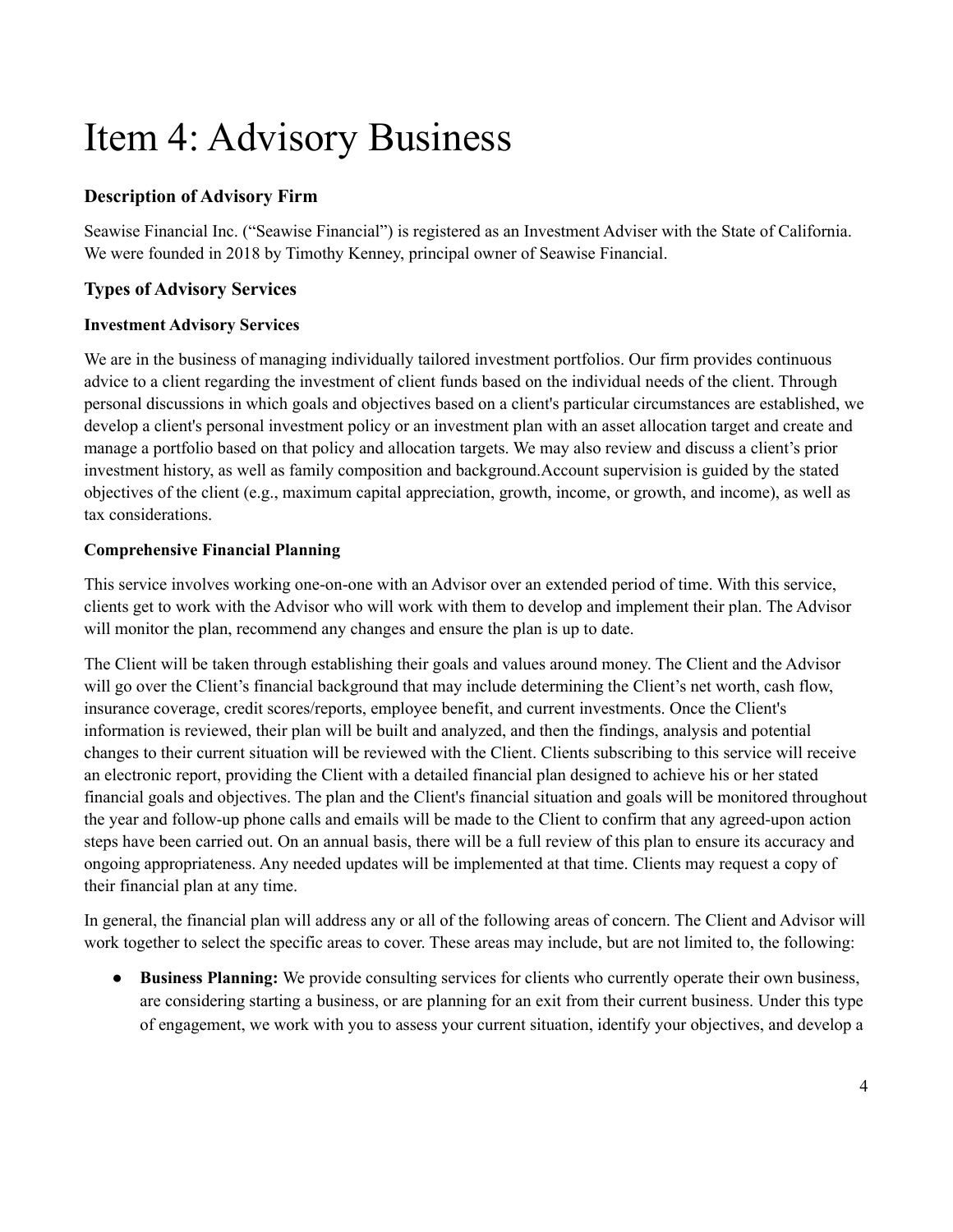plan aimed at achieving your goals.

- **Cash Flow and Debt Management**: We will conduct a review of your income and expenses to determine your current surplus or deficit along with advice on prioritizing how any surplus should be used or how to reduce expenses if they exceed your income. Advice may also be provided on which debts to pay off first based on factors such as the interest rate of the debt and any income tax ramifications. We may also recommend what we believe to be an appropriate cash reserve that should be considered for emergencies and other financial goals, along with a review of accounts (such as money market funds) for such reserves, plus strategies to save desired amounts.
- **College Savings**: Includes projecting the amount that will be needed to achieve college or other post-secondary education funding goals, along with advice on ways for you to save the desired amount. Recommendations as to savings strategies are included, and, if needed, we will review your financial picture as it relates to eligibility for financial aid or the best way to contribute to grandchildren (if appropriate).
- **Employee Benefits Optimization**: We will provide review and analysis as to whether you, as an employee, are taking the maximum advantage possible of your employee benefits. If you are a business owner, we will consider and/or recommend the various benefit programs that can be structured to meet both business and personal retirement goals.
- **Estate Planning**: This usually includes an analysis of your exposure to estate taxes and your current estate plan, which may include whether you have a will, powers of attorney, trusts, and other related documents. Our advice also typically includes ways for you to minimize or avoid future estate taxes by implementing appropriate estate planning strategies such as the use of applicable trusts. We always recommend that you consult with a qualified attorney when you initiate, update, or complete estate planning activities. We may provide you with contact information for attorneys who specialize in estate planning when you wish to hire an attorney for such purposes. From time-to-time, we will participate in meetings or phone calls between you and your attorney with your approval or request.
- **Financial Goals**: We will help clients identify financial goals and develop a plan to reach them. We will identify what you plan to accomplish, what resources you will need to make it happen, how much time you will need to reach the goal, and how much you should budget for your goal.
- **Insurance**: Review of existing policies to ensure proper coverage for life, health, disability, long-term care, liability, home, and automobile.
- **Investment Analysis**: This may involve developing an asset allocation strategy to meet clients' financial goals and risk tolerance, providing information on investment vehicles and strategies, reviewing employee stock options, as well as assisting you in establishing your own investment account at a selected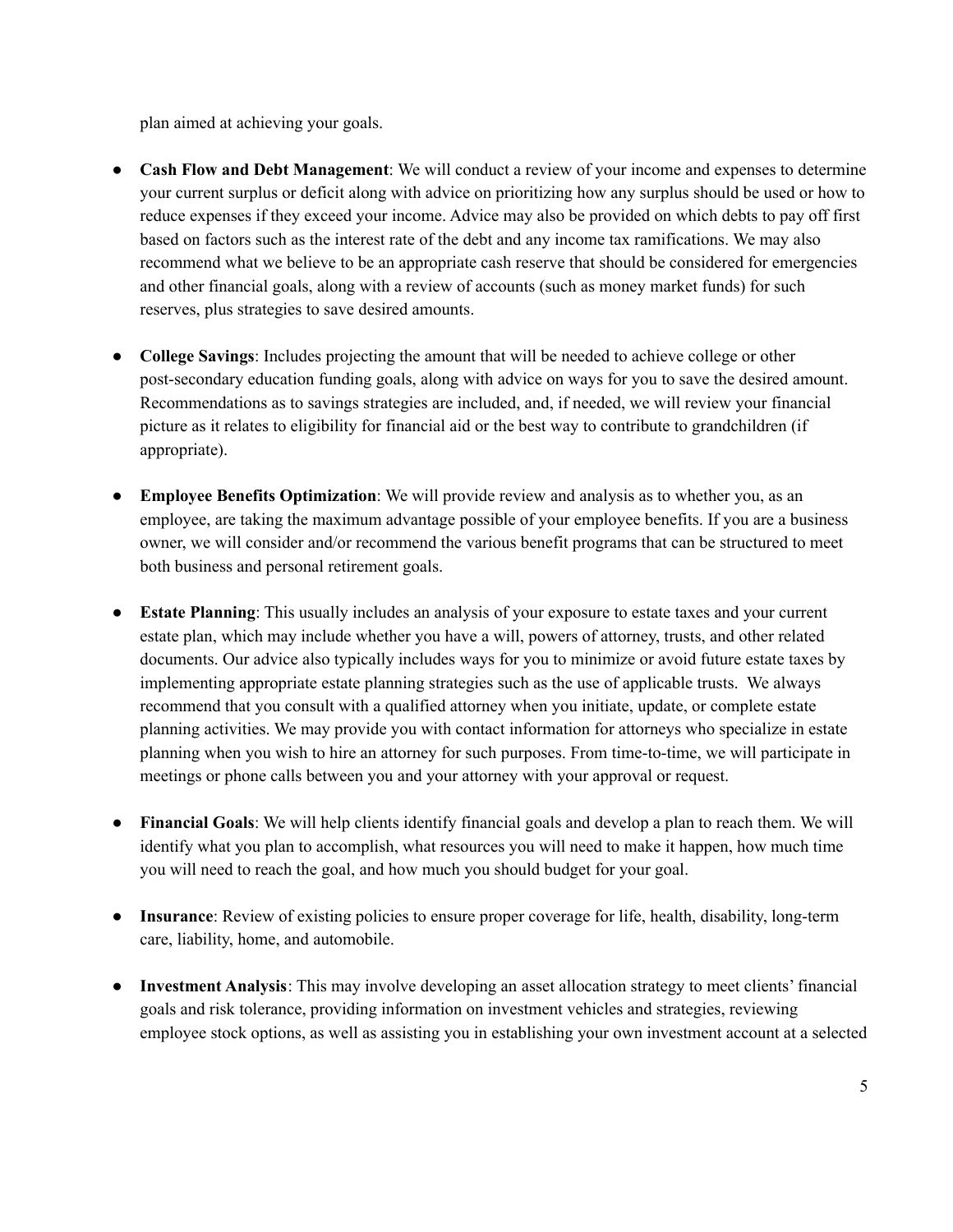broker/dealer or custodian. The strategies and types of investments we may recommend are further discussed in Item 8 of this brochure.

● **Retirement Planning**: Our retirement planning services typically include projections of your likelihood of achieving your financial goals, typically focusing on financial independence as the primary objective. For situations where projections show less than the desired results, we may make recommendations, including those that may impact the original projections by adjusting certain variables (e.g., working longer, saving more, spending less, taking more risk with investments).

If you are near retirement or already retired, advice may be given on appropriate distribution strategies to minimize the likelihood of running out of money or having to adversely alter spending during your retirement years.

- **Risk Management:** A risk management review includes an analysis of your exposure to major risks that could have a significant adverse impact on your financial picture, such as premature death, disability, property and casualty losses, or the need for long-term care planning. Advice may be provided on ways to minimize such risks and about weighing the costs of purchasing insurance versus the benefits of doing so and, likewise, the potential cost of not purchasing insurance ("self insuring").
- **Tax Planning Strategies:** Advice may include ways to minimize current and future income taxes as a part of your overall financial planning picture. For example, we may make recommendations on which type of account(s) or specific investments should be owned based in part on their "tax efficiency," with consideration that there is always a possibility of future changes to federal, state or local tax laws and rates that may impact your situation.

#### **Project-Based Financial Planning Services**

Seawise Financial provides one-time project-based financial planning services. Financial planning involves an evaluation of the Client's current and future financial state by using currently known variables to predict future cash flows, asset values, and withdrawal plans. The key defining aspect of financial planning is that through the financial planning process, all questions, information, and analysis will be considered as they affect and are affected by the entire financial and life situation of the Client. The Client purchasing this service will receive a written or an electronic report, providing the Client with a detailed financial plan designed to achieve his or her stated financial goals and objectives.

#### **Retirement Plan Consulting**

Our firm provides retirement plan consulting services to employer plan sponsors on an ongoing basis. Generally, such services consist of assisting employer plan sponsors in establishing, monitoring and reviewing their company's participant-directed retirement plan. As the needs of the plan sponsor dictate, areas of advising could include: investment options, plan structure and participant education.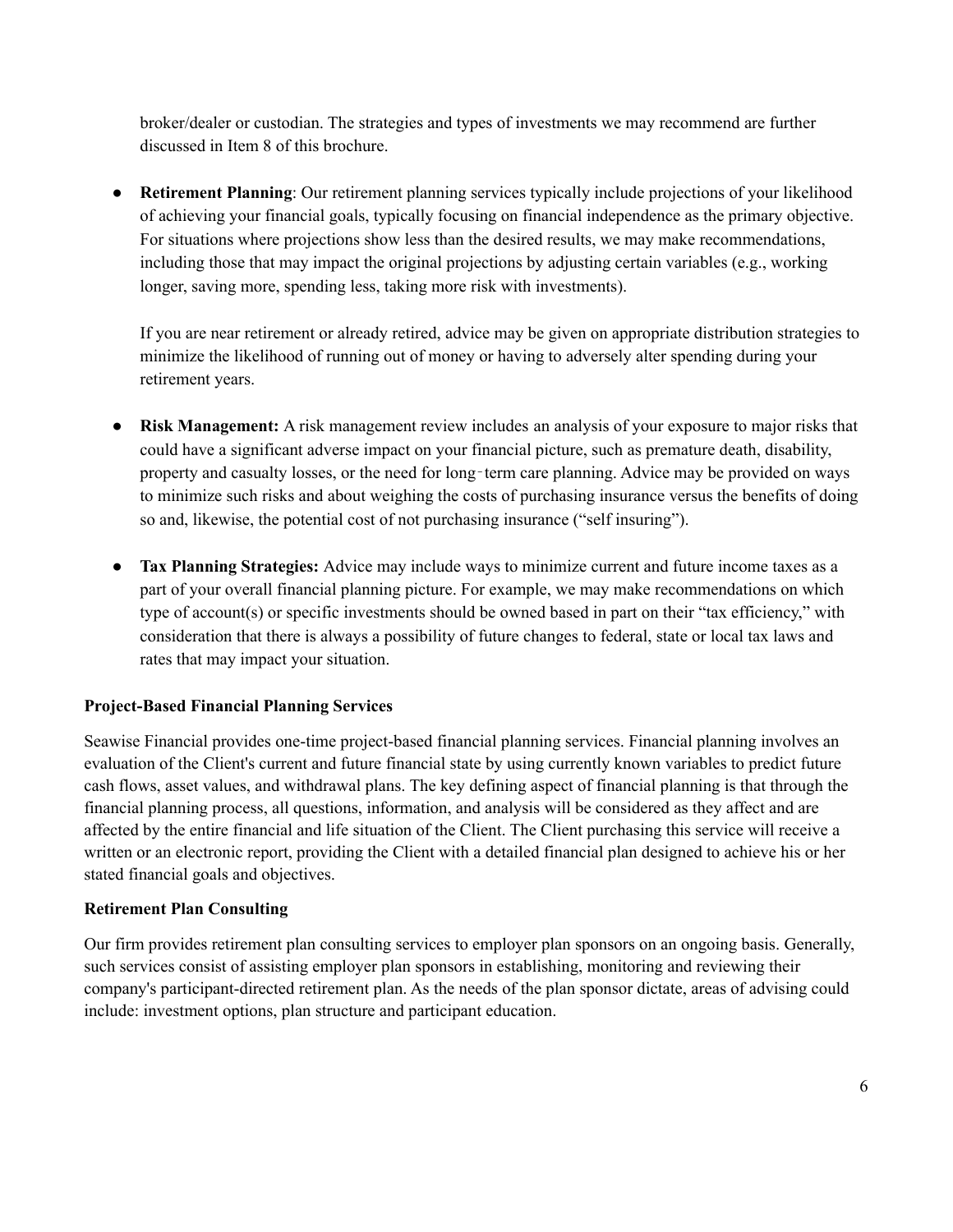In providing retirement plan consulting services, our firm does not provide any advisory services with respect to the following types of assets: employer securities, real estate (excluding real estate funds and publicly traded REITS), participant loans, non-publicly traded securities or assets, other illiquid investments, or brokerage window programs (collectively, "Excluded Assets").

All retirement plan consulting services shall be in compliance with the applicable state laws regulating retirement consulting services. This applies to client accounts that are retirement or other employee benefit plans ("Plan") governed by the Employee Retirement Income Security Act of 1974, as amended ("ERISA"). If the client accounts are part of a Plan, and our firm accepts appointments to provide services to such accounts, our firm acknowledges its fiduciary standard within the meaning of Section 3(21) as designated by the Retirement Plan Consulting Agreement with respect to the provision of services described therein.

#### **Client Tailored Services and Client Imposed Restrictions**

We offer the same suite of services to all of our clients. However, specific client financial plans and their implementation are dependent upon the client Investment Policy Statement which outlines each client's current situation (income, tax levels, and risk tolerance levels) and is used to construct a client specific plan to aid in the selection of a portfolio that matches restrictions, needs, and targets.

Clients are able to specify, within reason, any restrictions they would like to place as it pertains to individual securities and/or sectors that will be traded in their account. All such requests must be provided to Seawise Financial in writing. Seawise Financial will notify Clients if they are unable to accommodate any requests.

#### **Wrap Fee Programs**

We do not participate in wrap fee programs.

#### **Assets under Management**

As of December 31, 2021, Seawise Financial has \$28,661,977 in discretionary and \$0 in non-discretionary assets under management.

#### **Financial Planning Disclosure**

For clients who receive our Financial Planning services, we must state when a conflict exists between the interests of our firm and the interests of our client. The client is under no obligation to act upon our recommendation. If the client elects to act on any of the recommendations, the client is under no obligation to effect the transaction through our firm.

From time to time, Seawise Financial may recommend third-party professionals such as attorneys, accountants, tax advisors, or other professionals. We recommend that you consult with a qualified tax professional before initiating any tax planning strategy, and we may provide you with contact information for accountants who specialize in this area if you wish to hire someone for such purposes. We will participate in meetings or phone calls between you and your tax professional with your approval. Clients are never obligated to utilize any third-party professional we recommend. Seawise Financial is not affiliated with nor does Seawise Financial receive any compensation from third-party professionals we may recommend.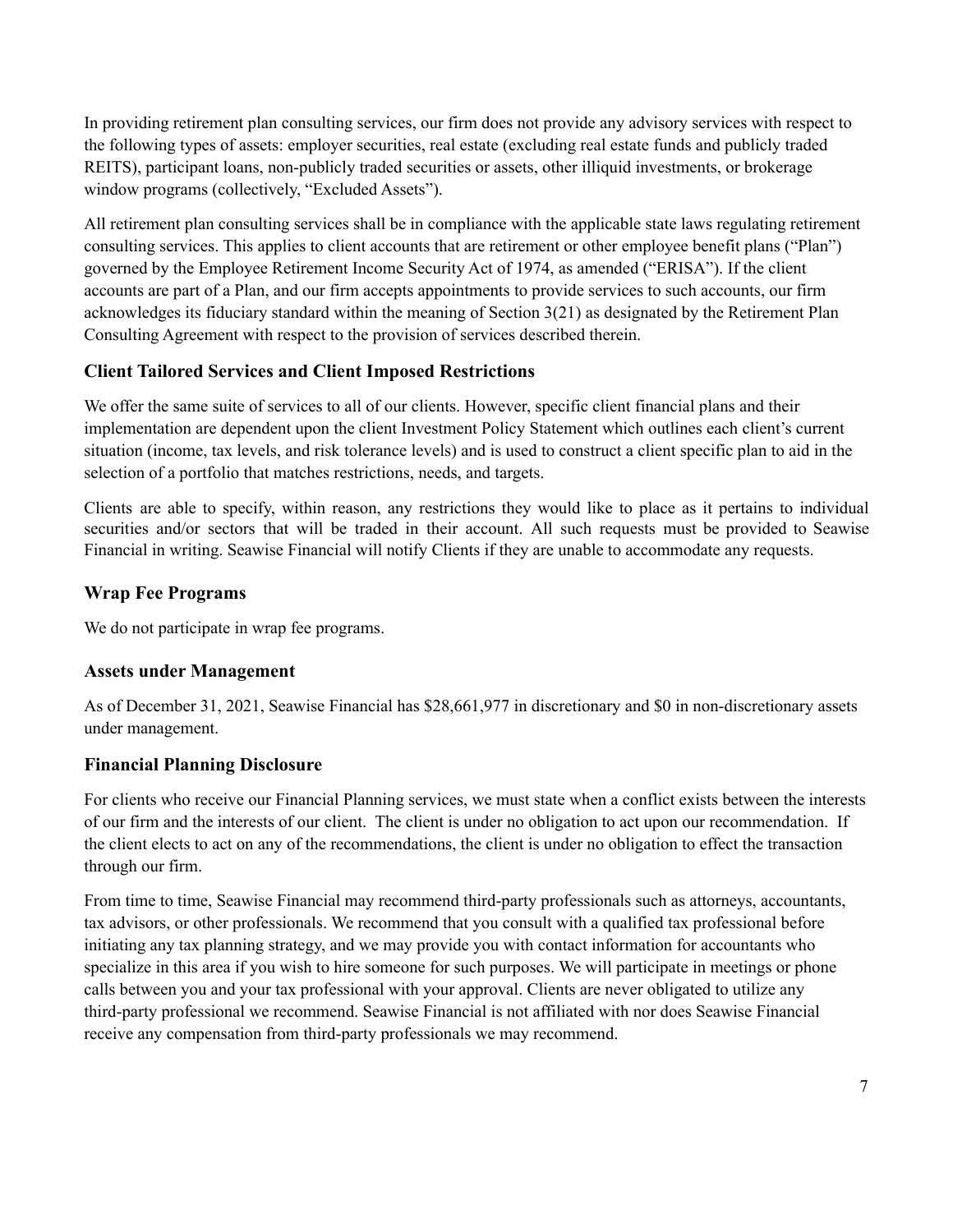## <span id="page-7-0"></span>Item 5: Fees and Compensation

Please note, unless a client has received the firm's disclosure brochure at least 48 hours prior to signing the investment advisory contract, the investment advisory contract may be terminated by the client within five (5) business days of signing the contract without penalty. How we are paid depends on the type of advisory service we are performing. Please review the fee and compensation information below. Please note, lower fees for comparable services may be available from other sources.

#### **Investment Advisory Services**

Our standard advisory fee is based on the market value of the assets under management and is calculated as follows:

| <b>Account Value</b>      | <b>Annual Advisory Fee</b> |
|---------------------------|----------------------------|
| $$0 - $250,000$           | $1.35\%$                   |
| $$250,001 - $500,000$     | 1.25%                      |
| \$500,001 - \$1,000,000   | $1.00\%$                   |
| $$1,000,001 - $3,000,000$ | 0.75%                      |
| \$3,000,001 and Above     | $0.50\%$                   |

The annual fees are charged quarterly in arrears. The advisory fee is a tiered fee and is calculated by assessing the percentage rates using the predefined levels of assets as shown in the above chart and applying the fee to the account value based on the average daily balance of the account throughout the quarter. The average daily balance is determined by taking the average of every account's total asset value from each business day of the cycle. Accounts initiated or terminated during a calendar quarter will be charged a prorated fee based on the amount of time remaining in the billing period. The fee may be negotiable in certain cases. At the Client's request, the Advisor will provide Ongoing Comprehensive Financial Planning Services, in addition to the Investment Advisory Services at no additional charge.

Advisory fees are directly debited from the Client account(s) held at a qualified custodian, or the Client may choose to pay by check. The Custodian will send the Client statements, at least quarterly, that reflect the deduction of our fee. The Advisor will also provide the Client with a quarterly invoice itemizing the fee, including the calculation period covered by the fee, the account value and the methodology used to calculate the fee. The Client is responsible for verifying the accuracy of these fees as listed on the custodian's brokerage statement as the Custodian does not assume this responsibility.

#### **Comprehensive Financial Planning**

Comprehensive Financial Planning consists of an ongoing fee that is paid quarterly, in arrears, at the rate of \$750 - \$3,500 per quarter based on the complexity and needs of the Client. Engagements initiated during a calendar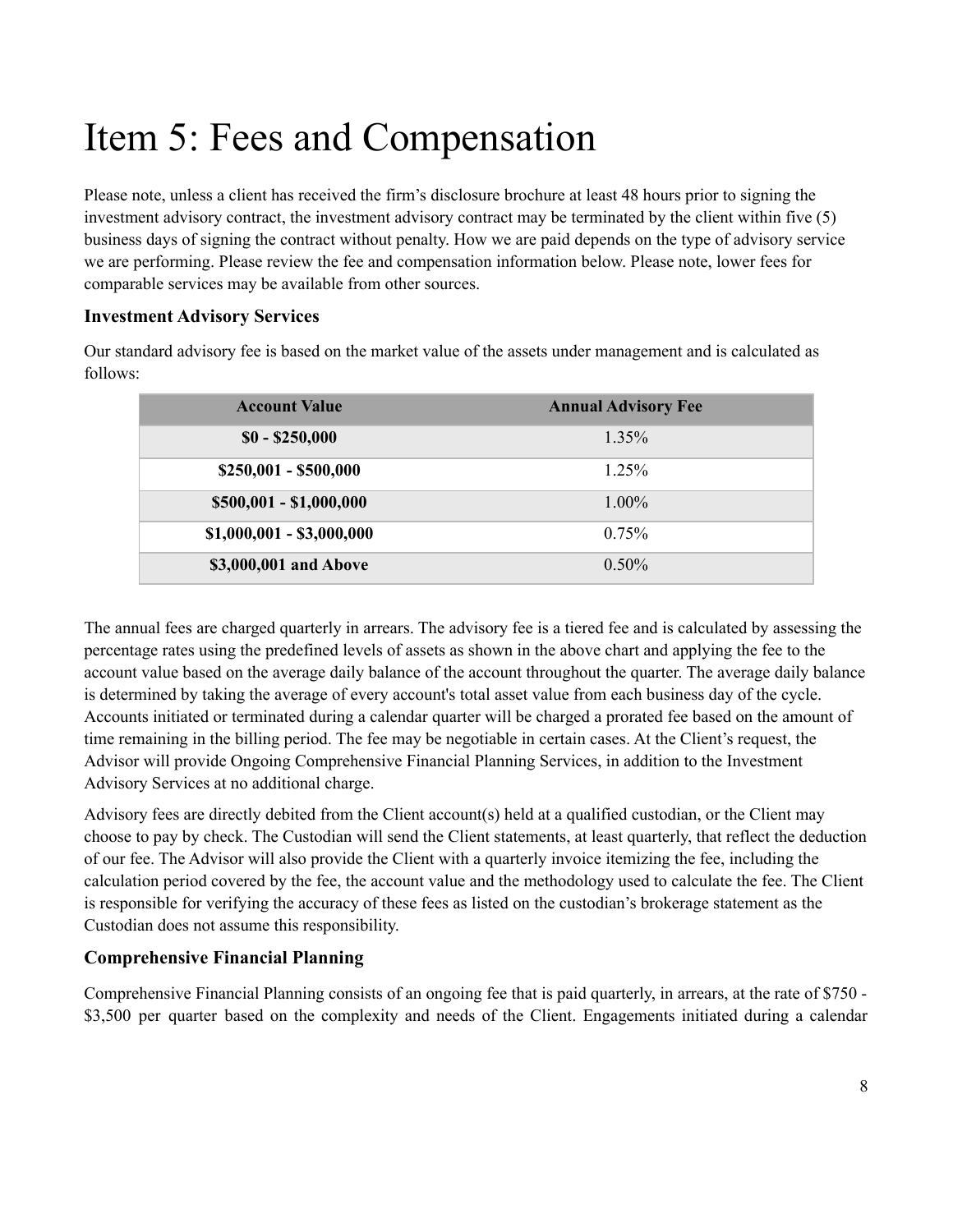quarter will be charged a prorated fee based on the amount of time remaining in the billing period. The fee may be negotiable in certain cases. Fees for this service may be paid by electronic funds transfer or check.

This service is most suitable for clients who have a need for comprehensive financial planning and currently have less than \$300,000 of investable assets. Included in your Ongoing Financial Planning fee is the management of assets up to \$300,000.

Once the Client's investable assets exceed this amount, the Client will transition to our Investment Advisory fee schedule described above and will no longer pay a financial planning fee. The fixed fee will cease at the end of the calendar quarter when the asset management fee commences.

#### **Project Based Financial Planning Hourly Fee**

Project Based Financial Planning engagements are offered at an hourly rate between \$250 and \$350 per hour, depending on complexity. The fee may be negotiable in certain cases and half of the fee is upfront and the remainder due at the completion of the engagement. In the event of early termination by the Client, any fees for the hours already worked will be due and payable and any fees collected but not yet earned will be refunded. Fees for this service may be paid by electronic funds transfer or check.

#### **Retirement Plan Consulting**

Our standard advisory fee is based on the market value of the assets under management and is calculated as follows:

| <b>Assets Under Management</b> | <b>Annual Advisory Fee</b> |
|--------------------------------|----------------------------|
| $$0 - $1,000,000$              | $0.75\%$                   |
| $$1,000,001 - $5,000,000$      | $0.50\%$                   |
| $$5,000,001 - $10,000,000$     | $0.40\%$                   |
| \$10,000,001 and Above         | <b>Negotiable</b>          |

Seawise Financial will be compensated for Retirement Plan Consulting services according to the value of plan assets not to exceed 0.75% of the total plan assets. This does not include fees to other parties, such as record keepers, custodians, or third-party administrators.

The annual fees are negotiable and paid in arrears on a quarterly basis. The advisory fee is a straight tier fee structure. For example, if total plan assets were valued at \$6,000,000, Client would pay an annual fee of 0.40% based on the quarter ending value as of the last business day of the prior quarter. Accounts initiated or terminated during a calendar quarter will be charged a prorated fee based on the amount of time remaining in the billing period.

No increase in the fee schedule shall be effective without agreement from the Client by signing a new agreement or amendment to their current advisory agreement. Upon Client's written authorization, a third-party such as the Custodian shall directly debit the Plan's account for the above fees upon receipt of an invoice from Advisor. This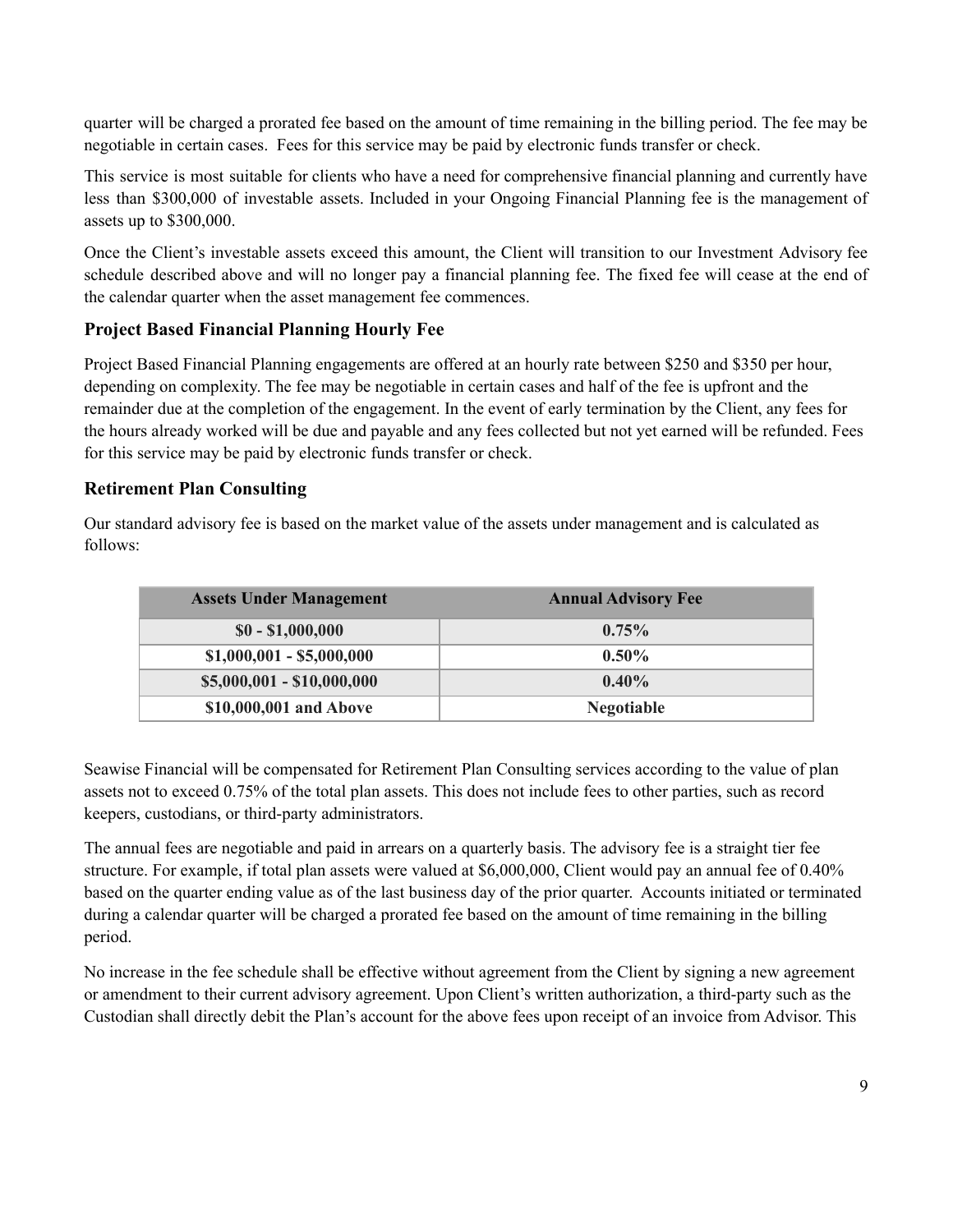engagement may be terminated with written notice at least 30 calendar days in advance. Since fees are paid in arrears, no refund will be needed upon termination of the Agreement.

#### **Other Types of Fees and Expenses**

Our fees are exclusive of brokerage commissions, transaction fees, and other related costs and expenses which may be incurred by the client. Clients may incur certain charges imposed by custodians, brokers, and other third parties such as custodial fees, deferred sales charges, odd-lot differentials, transfer taxes, wire transfer and electronic fund fees, and other fees and taxes on brokerage accounts and securities transactions. Mutual fund and exchange traded funds also charge internal management fees, which are disclosed in a fund's prospectus. Such charges, fees, and commissions are exclusive of and in addition to our fee, and we shall not receive any portion of these commissions, fees, and costs. In addition, advisory fees do not include third party fees such as tax preparation and tax filing fees.

Item 12 further describes the factors that we consider in selecting or recommending broker-dealers for client's transactions and determining the reasonableness of their compensation (e.g., commissions).

We do not accept compensation for the sale of securities or other investment products including asset-based sales charges or service fees from the sale of mutual funds.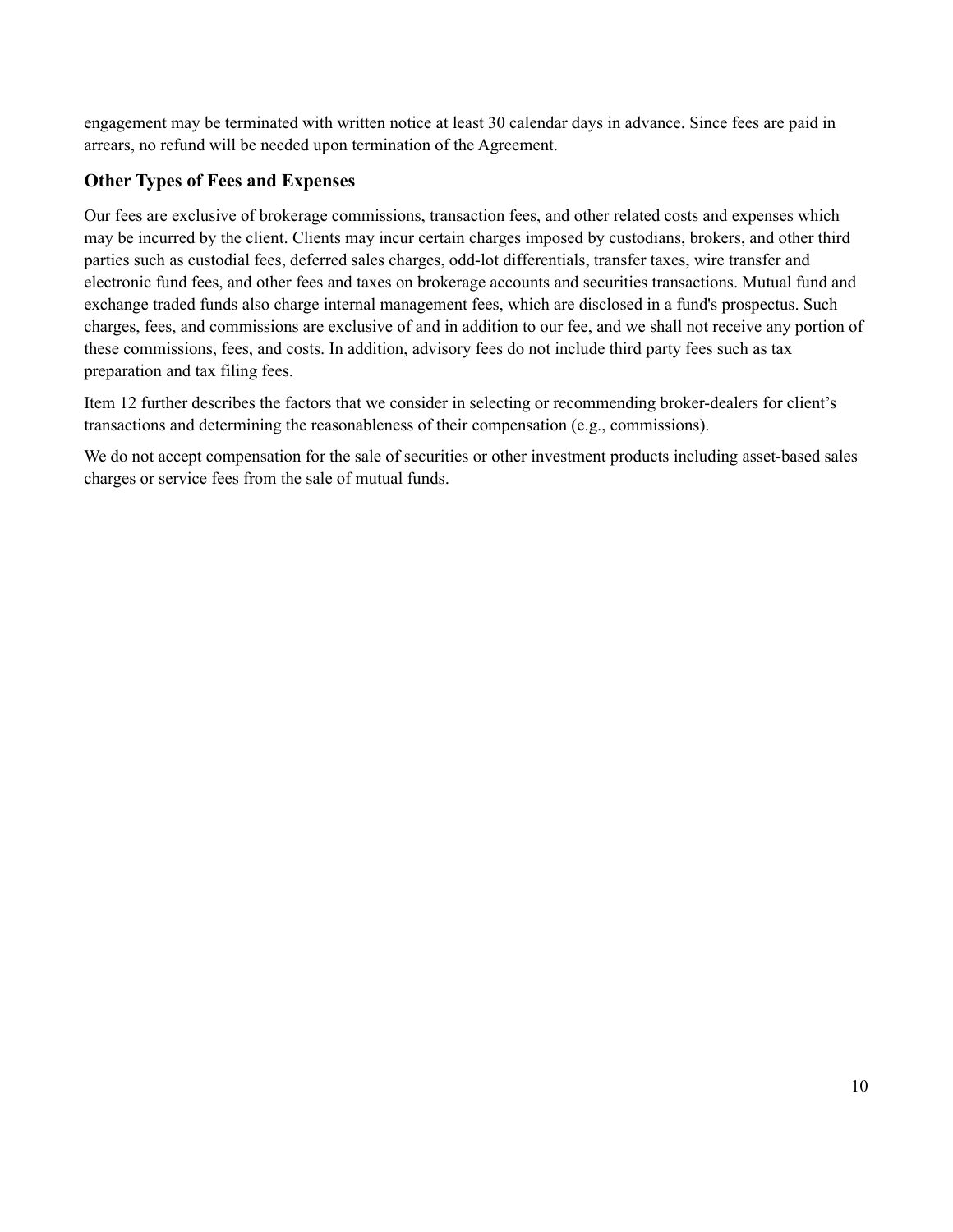## <span id="page-10-0"></span>Item 6: Performance-Based Fees and Side-By-Side Management

We do not offer performance-based fees and do not engage in side-by-side management.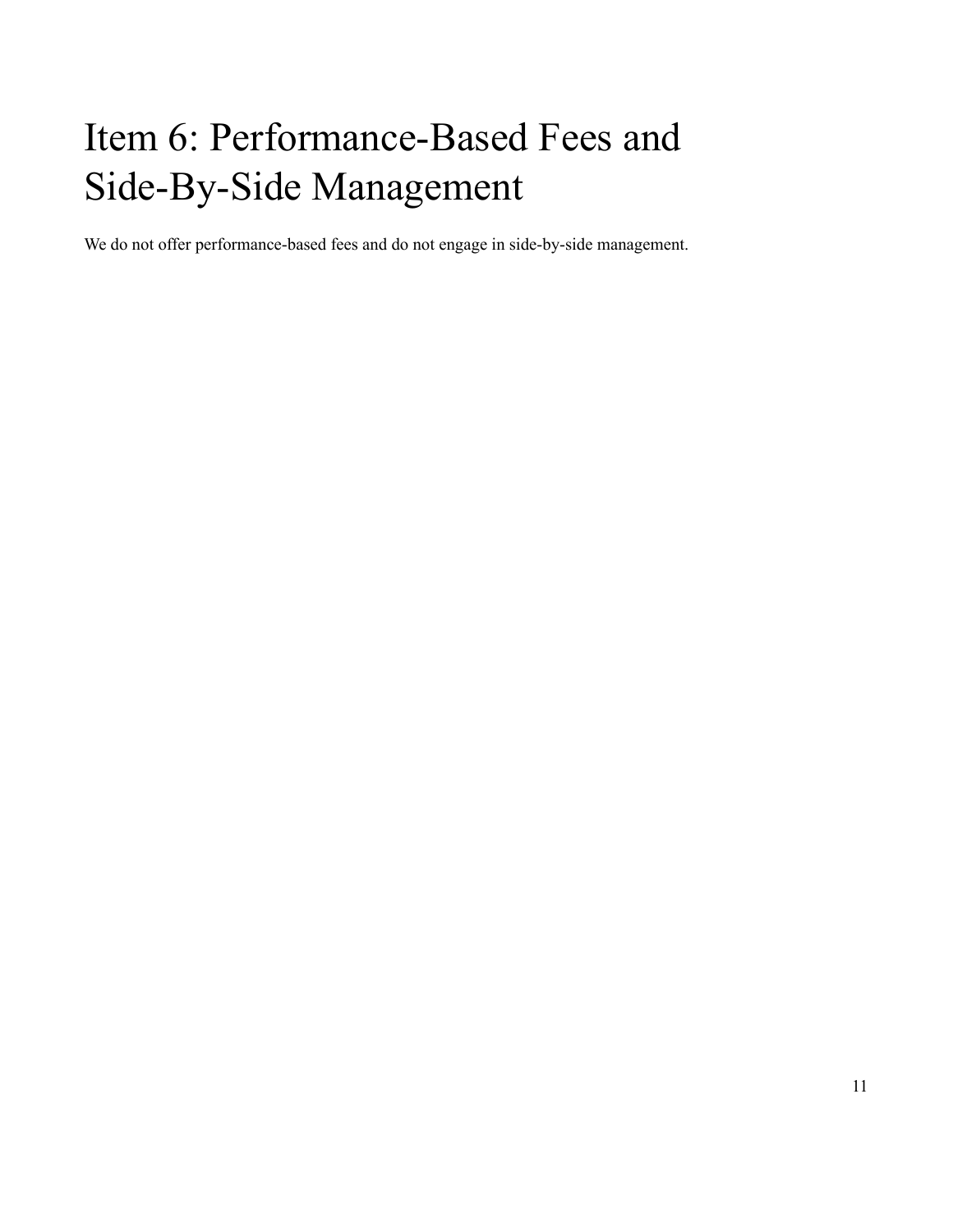# <span id="page-11-0"></span>Item 7: Types of Clients

We provide financial planning and portfolio management services to individuals, high net-worth individuals, and corporations or other businesses.

Our minimum account size requirement for investment advisory services is \$25,000.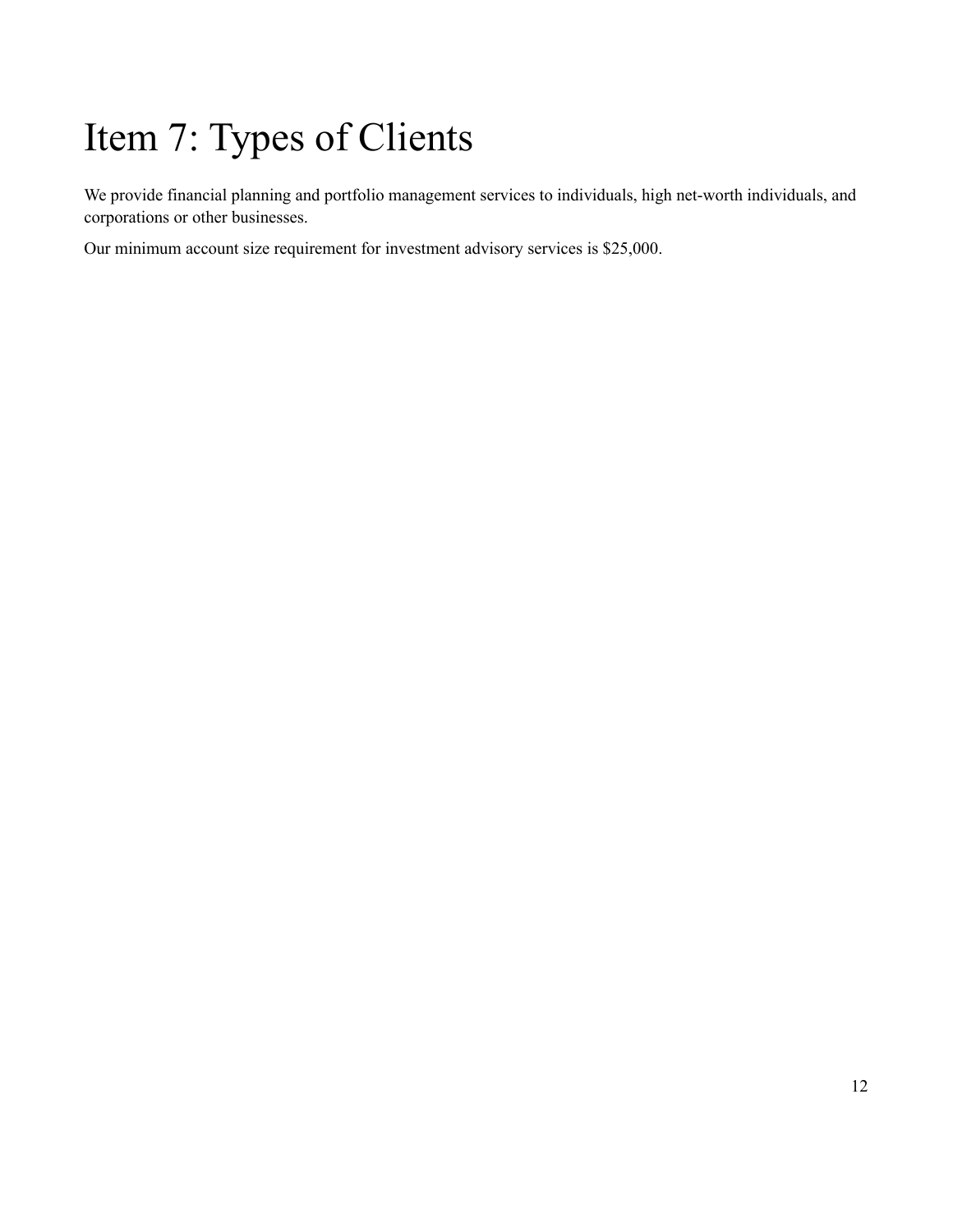## <span id="page-12-0"></span>Item 8: Methods of Analysis, Investment Strategies and Risk of Loss

Our primary methods of investment analysis and investment strategies are described below.

**Fundamental analysis** involves analyzing individual companies and their industry groups, such as a company's financial statements, details regarding the company's product line, the experience, and expertise of the company's management, and the outlook for the company's industry. The resulting data is used to measure the true value of the company's stock compared to the current market value. The risk of fundamental analysis is that information obtained may be incorrect and the analysis may not provide an accurate estimate of earnings, which may be the basis for a stock's value. If securities prices adjust rapidly to new information, utilizing fundamental analysis may not result in favorable performance.

**Cyclical analysis** is a type of technical analysis that involves evaluating recurring price patterns and trends based upon business cycles. Economic/business cycles may not be predictable and may have many fluctuations between long-term expansions and contractions. The lengths of economic cycles may be difficult to predict with accuracy and therefore the risk of cyclical analysis is the difficulty in predicting economic trends and consequently the changing value of securities that would be affected by these changing trends.

#### **Passive Investment Management**

We primarily practice passive investment management. Passive investing involves building portfolios that are comprised of various distinct asset classes. The asset classes are weighted in a manner to achieve the desired relationship between correlation, risk, and return. Funds that passively capture the returns of the desired asset classes are placed in the portfolio. The funds that are used to build passive portfolios are typically index mutual funds or exchange traded funds.

Passive investment management is characterized by low portfolio expenses (i.e. the funds inside the portfolio have low internal costs), minimal trading costs (due to infrequent trading activity), and relative tax efficiency (because the funds inside the portfolio are tax efficient and turnover inside the portfolio is minimal).

In contrast, active management involves a single manager or managers who employ some method, strategy or technique to construct a portfolio that is intended to generate returns that are greater than the broader market or a designated benchmark. Academic research indicates most active managers underperform the market.

#### **Material Risks Involved**

All investing strategies we offer involve risk and may result in a loss of your original investment which you **should be prepared to bear.** Many of these risks apply equally to stocks, bonds, commodities and any other investment or security. Material risks associated with our investment strategies are listed below.

**Market Risk:** Market risk involves the possibility that an investment's current market value will fall because of a general market decline, reducing the value of the investment regardless of the operational success of the issuer's operations or its financial condition.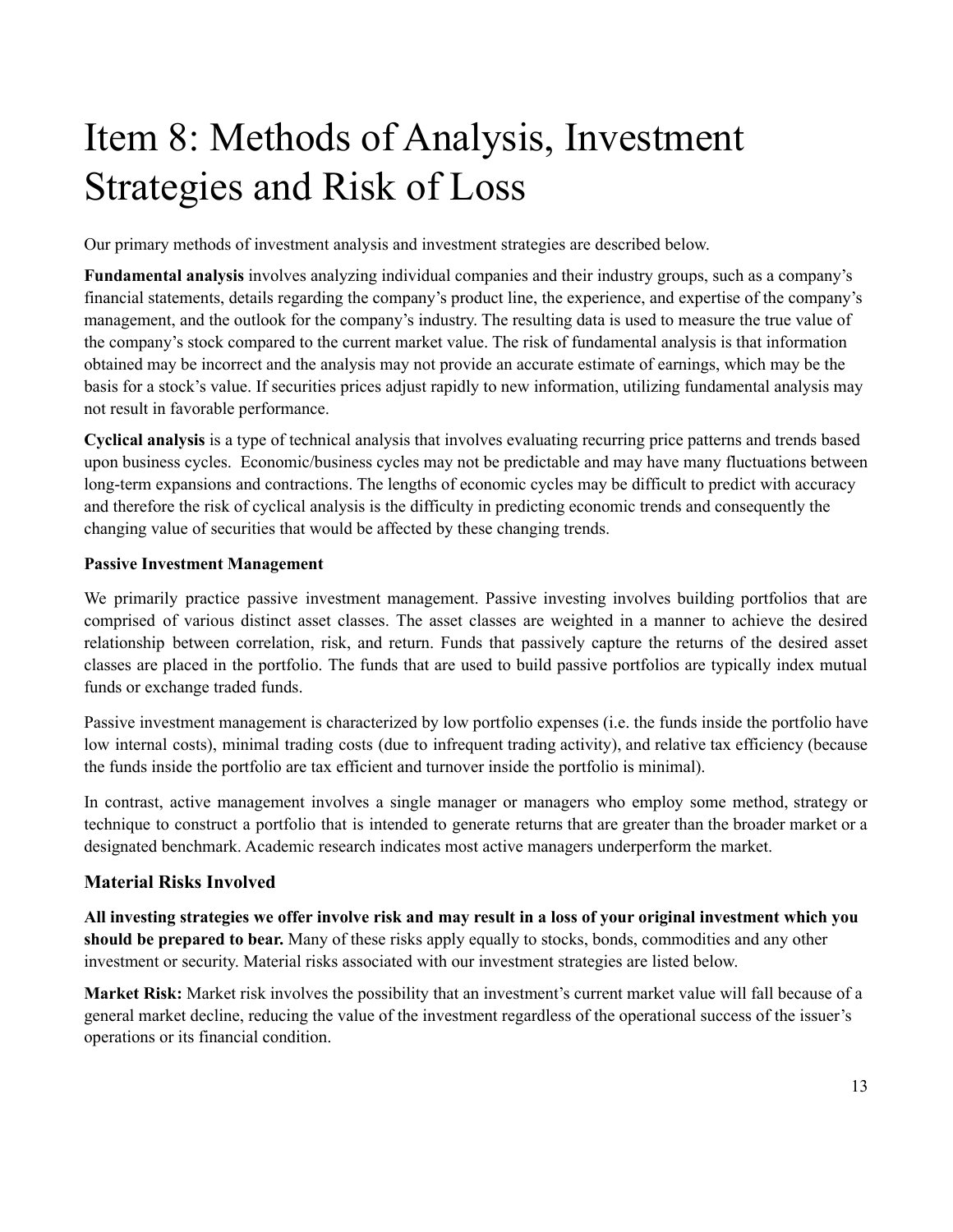**Concentration Risk:** Certain investment strategies focus on particular asset-classes, industries, sectors or types of investment. From time to time these strategies may be subject to greater risks of adverse developments in such areas of focus than a strategy that is more broadly diversified across a wider variety of investments.

**Interest Rate Risk:** Bond (fixed income) prices generally fall when interest rates rise, and the value may fall below par value or the principal investment. The opposite is also generally true: bond prices generally rise when interest rates fall. In general, fixed income securities with longer maturities are more sensitive to these price changes. Most other investments are also sensitive to the level and direction of interest rates.

**Inflation**: Inflation may erode the buying power of your investment portfolio, even if the dollar value of your investments remains the same.

#### **Risks Associated with Securities**

Apart from the general risks outlined above which apply to all types of investments, specific securities may have other risks.

**Common stocks** may go up and down in price quite dramatically, and in the event of an issuer's bankruptcy or restructuring could lose all value. A slower-growth or recessionary economic environment could have an adverse effect on the price of all stocks.

**Corporate Bonds** are debt securities to borrow money. Generally, issuers pay investors periodic interest and repay the amount borrowed either periodically during the life of the security and/or at maturity. Alternatively, investors can purchase other debt securities, such as zero coupon bonds, which do not pay current interest, but rather are priced at a discount from their face values and their values accrete over time to face value at maturity. The market prices of debt securities fluctuate depending on such factors as interest rates, credit quality, and maturity. In general, market prices of debt securities decline when interest rates rise and increase when interest rates fall. The longer the time to a bond's maturity, the greater its interest rate risk.

**Municipal Bonds** are debt obligations generally issued to obtain funds for various public purposes, including the construction of public facilities. Municipal bonds pay a lower rate of return than most other types of bonds. However, because of a municipal bond's tax-favored status, investors should compare the relative after-tax return to the after-tax return of other bonds, depending on the investor's tax bracket. Investing in municipal bonds carries the same general risks as investing in bonds in general. Those risks include interest rate risk, reinvestment risk, inflation risk, market risk, call or redemption risk, credit risk, and liquidity and valuation risk.

**Exchange Traded Funds** prices may vary significantly from the Net Asset Value due to market conditions. Certain Exchange Traded Funds may not track underlying benchmarks as expected. ETFs are also subject to the following risks: (i) an ETF's shares may trade at a market price that is above or below their net asset value; (ii) trading of an ETF's shares may be halted if the listing exchange's officials deem such action appropriate, the shares are delisted from the exchange, or the activation of market-wide "circuit breakers" (which are tied to large decreases in stock prices) halts stock trading generally. The Adviser has no control over the risks taken by the underlying funds in which client's invest.

**Investment Companies Risk**. When a client invests in open-end mutual funds or ETFs, the client indirectly bears its proportionate share of any fees and expenses payable directly by those funds. Therefore, the client will incur higher expenses, many of which may be duplicative. In addition, the client's overall portfolio may be affected by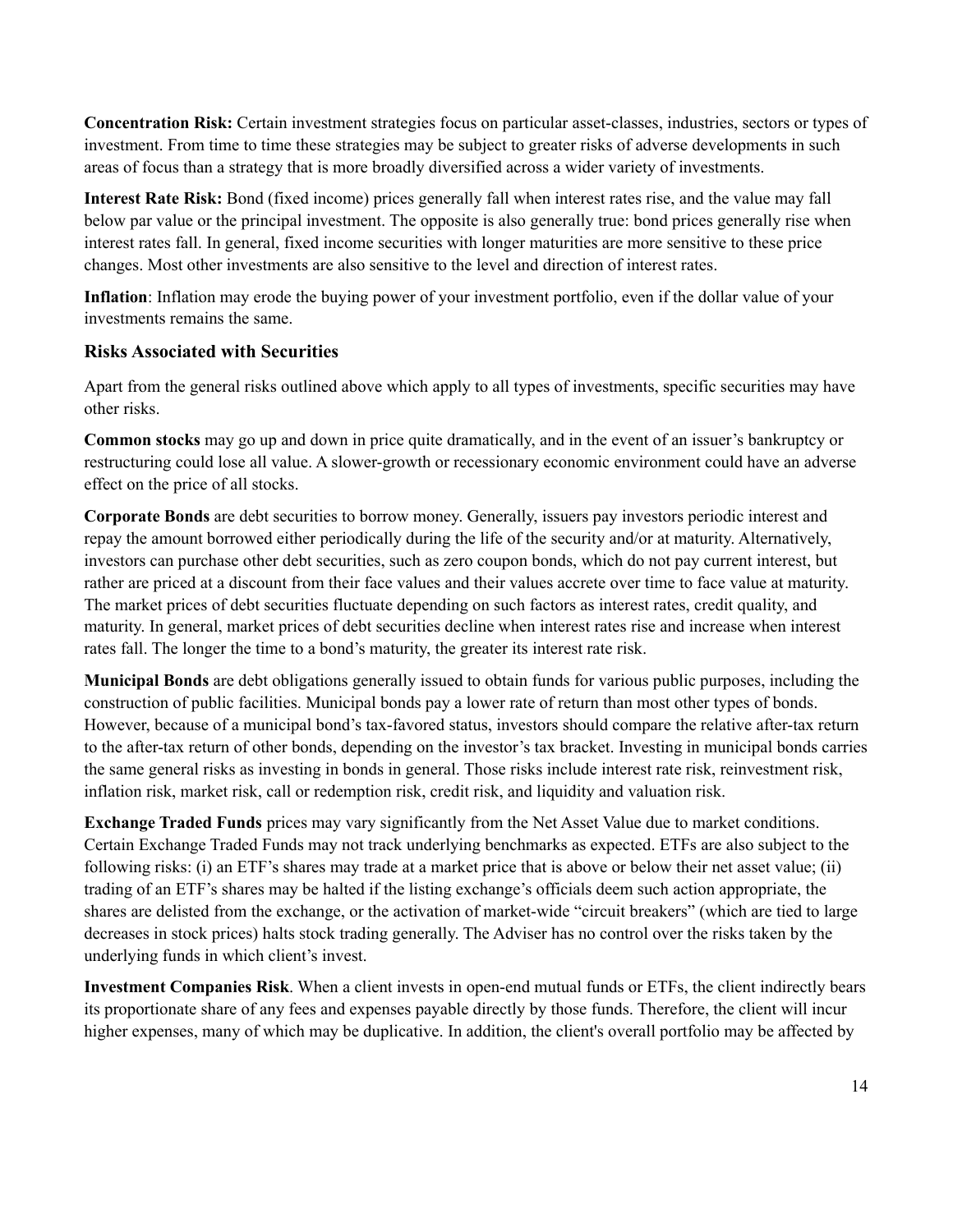losses of an underlying fund and the level of risk arising from the investment practices of an underlying fund (such as the use of derivatives).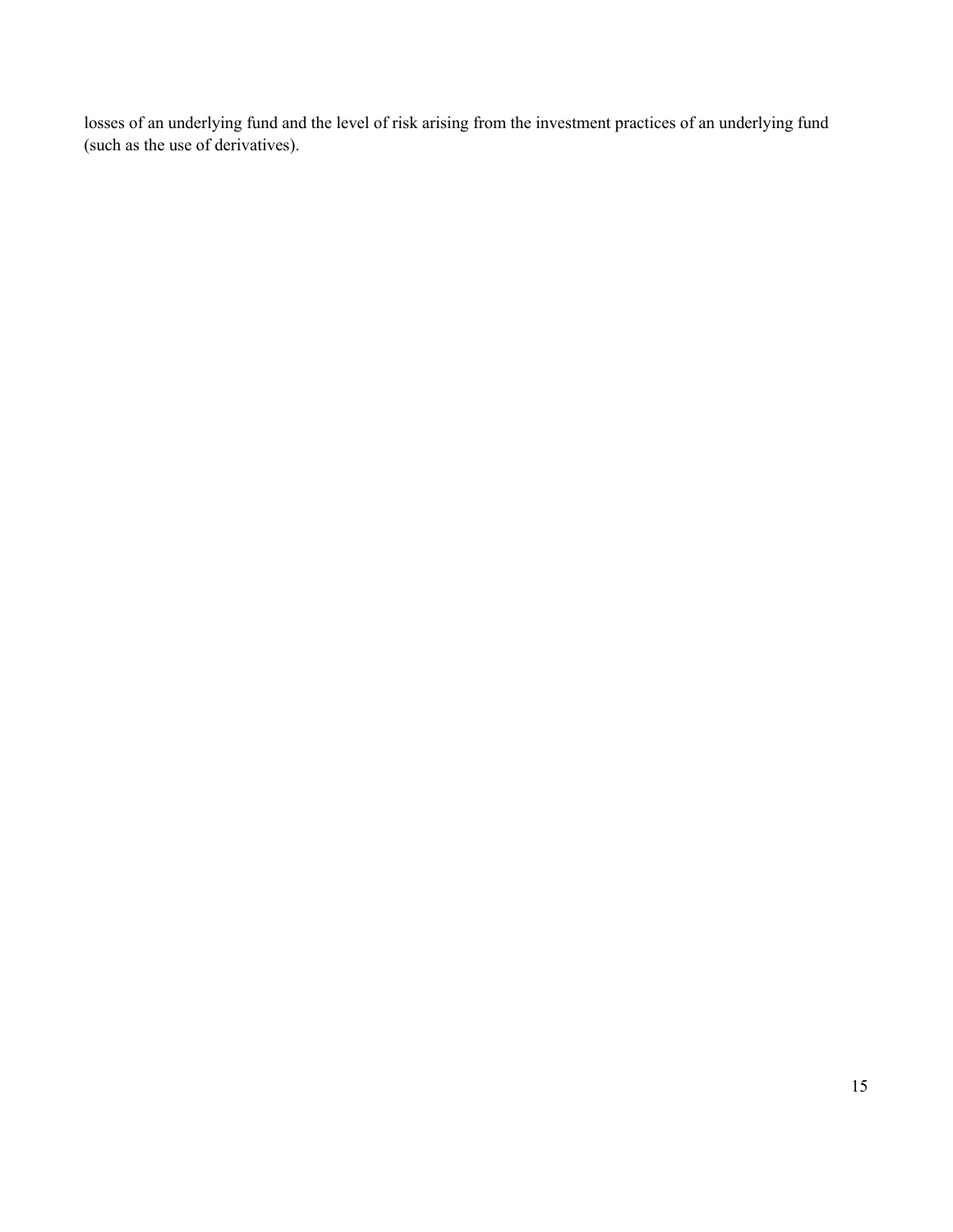## <span id="page-15-0"></span>Item 9: Disciplinary Information

Seawise Financial and its management have no disciplinary information to disclose.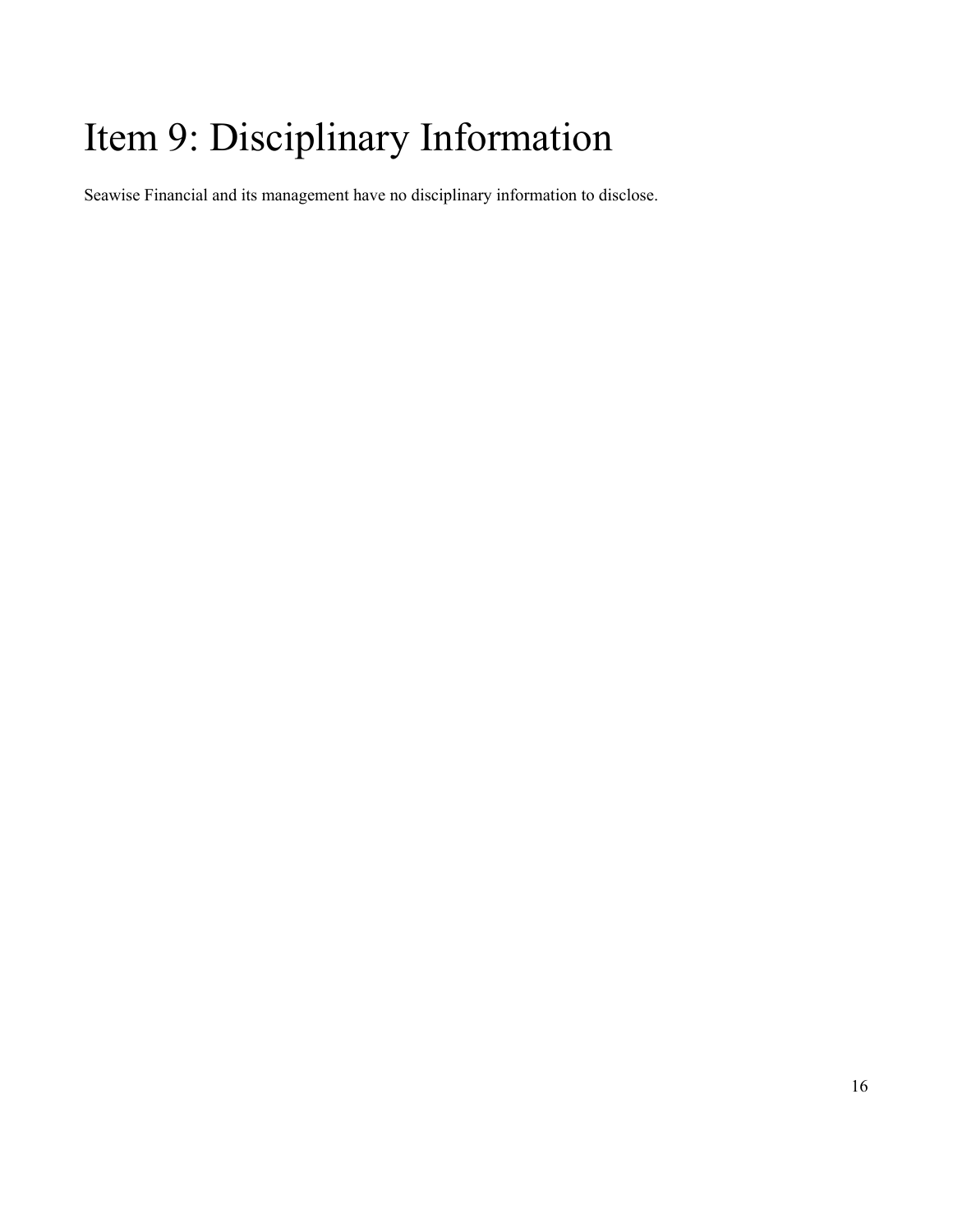# <span id="page-16-0"></span>Item 10: Other Financial Industry Activities and Affiliations

Neither Seawise Financial or its management personnel have other financial industry activities and/or affiliations to disclose. Seawise Financial does not recommend or select other investment advisers for our clients.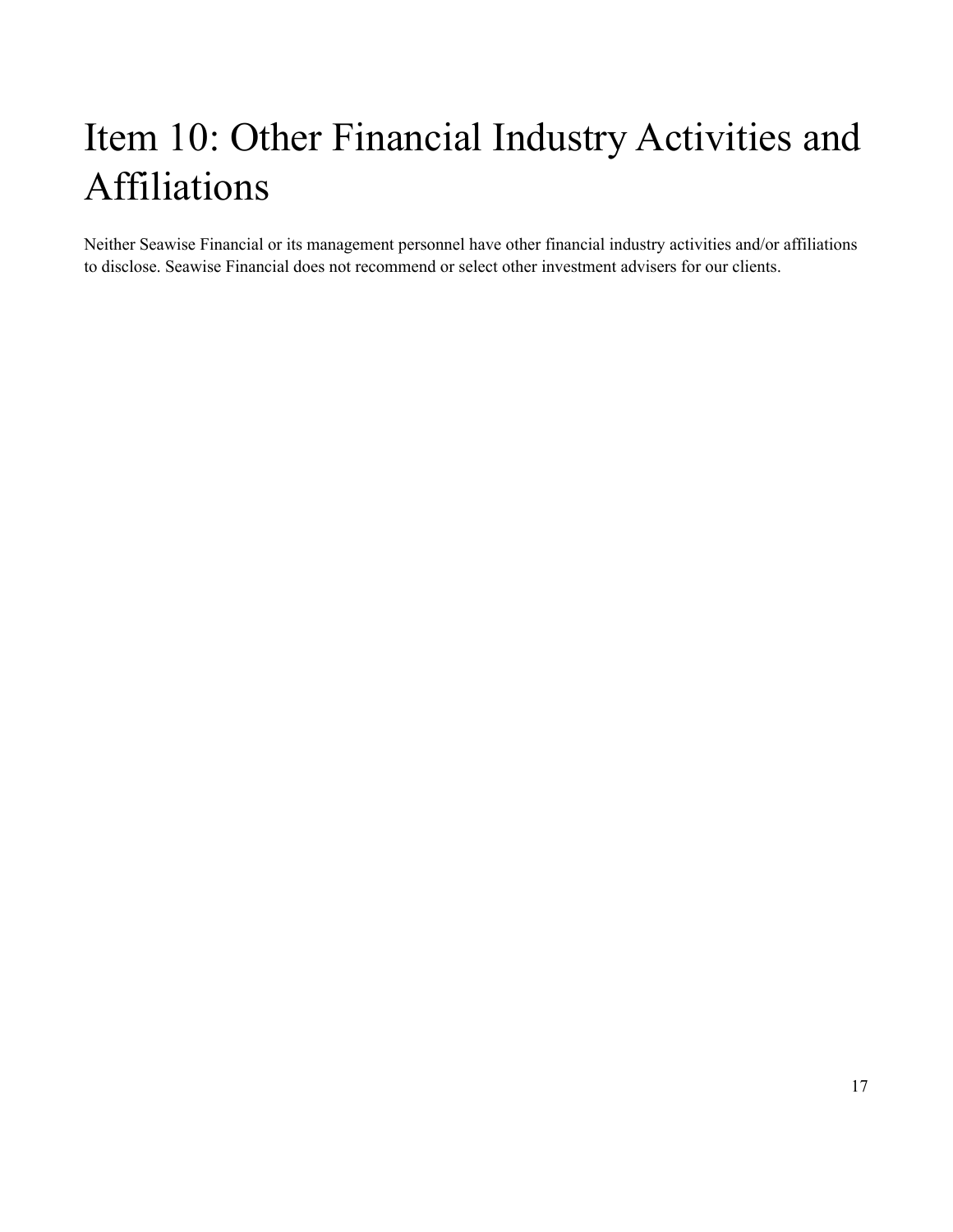## Item 11: Code of Ethics, Participation or Interest in Client Transactions and Personal Trading

<span id="page-17-0"></span>As a fiduciary, our firm and its associates have a duty of utmost good faith to act solely in the best interests of each client. Our clients entrust us with their funds and personal information, which in turn places a high standard on our conduct and integrity. Our fiduciary duty is a core aspect of our Code of Ethics and represents the expected basis of all of our dealings. The firm also adheres to the Code of Ethics and Professional Responsibility adopted by the CFP® Board of Standards Inc., and accepts the obligation not only to comply with the mandates and requirements of all applicable laws and regulations but also to take responsibility to act in an ethical and professionally responsible manner in all professional services and activities.

#### **Code of Ethics Description**

This code does not attempt to identify all possible conflicts of interest, and literal compliance with each of its specific provisions will not shield associated persons from liability for personal trading or other conduct that violates a fiduciary duty to advisory clients. A summary of the Code of Ethics' Principles is outlined below.

- Integrity Associated persons shall offer and provide professional services with integrity.
- Objectivity Associated persons shall be objective in providing professional services to clients.
- Competence Associated persons shall provide services to clients competently and maintain the necessary knowledge and skill to continue to do so in those areas in which they are engaged.
- Fairness Associated persons shall perform professional services in a manner that is fair and reasonable to clients, principals, partners, and employers, and shall disclose conflict(s) of interest in providing such services.
- Confidentiality Associated persons shall not disclose confidential client information without the specific consent of the client unless in response to proper legal process, or as required by law.
- Professionalism Associated persons' conduct in all matters shall reflect the credit of the profession.
- Diligence Associated persons shall act diligently in providing professional services.

We periodically review and amend our Code of Ethics to ensure that it remains current, and we require all firm access persons to attest to their understanding of and adherence to the Code of Ethics at least annually. Our firm will provide a copy of its Code of Ethics to any client or prospective client upon request.

#### **Investment Recommendations Involving a Material Financial Interest and Conflicts of Interest**

Neither our firm, its associates or any related person is authorized to recommend to a client or effect a transaction for a client, involving any security in which our firm or a related person has a material financial interest, such as in the capacity as an underwriter, adviser to the issuer, etc.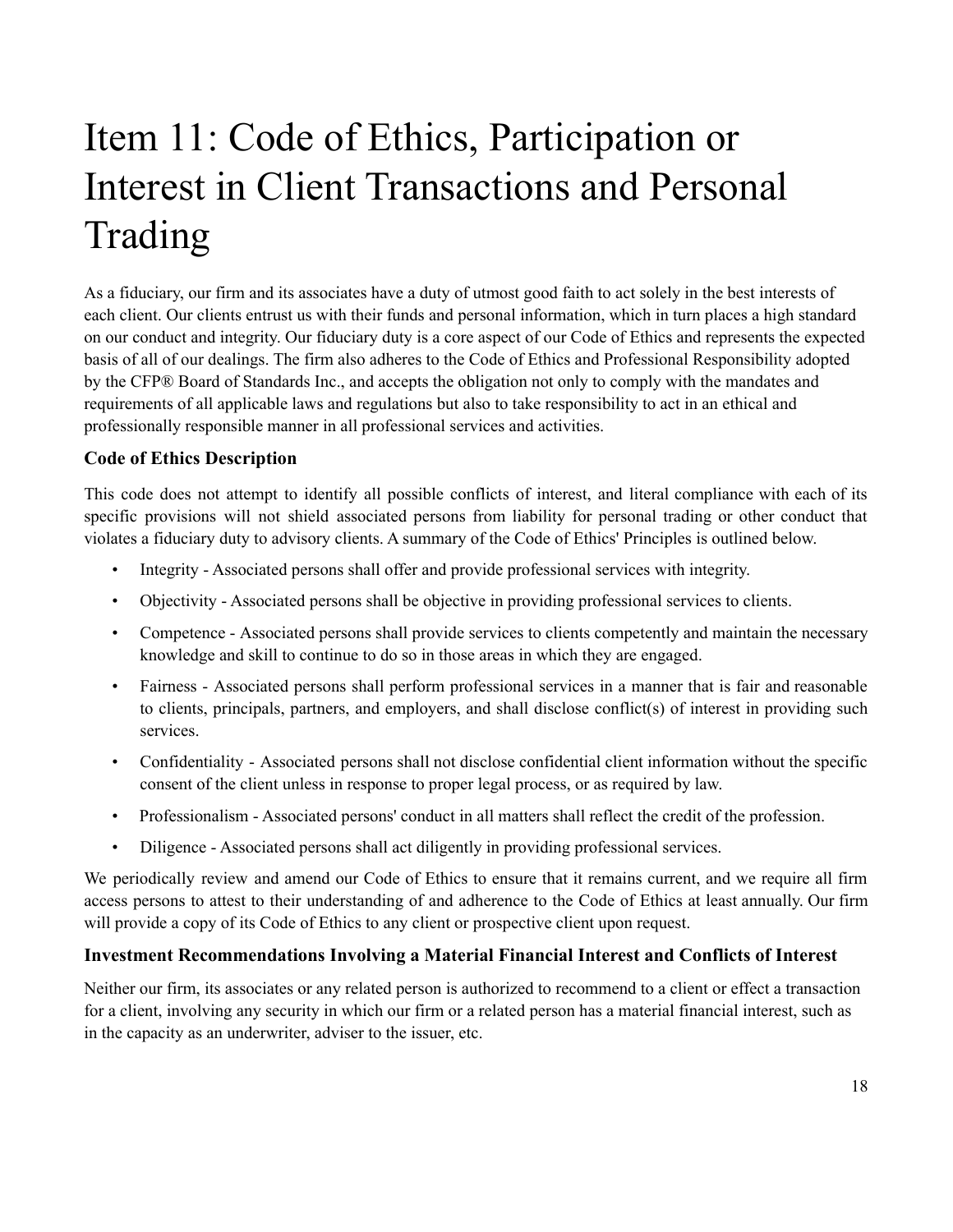#### **Advisory Firm Purchase of Same Securities Recommended to Clients and Conflicts of Interest**

Our firm, its access persons, and its related persons may buy or sell securities similar to those we recommend to Clients for their accounts. In an effort to reduce or eliminate certain conflicts of interest, our Code of Ethics may require that we restrict or prohibit access persons' transactions in specific reportable securities. Any exceptions or trading pre-clearance must be approved by Seawise Financial's Chief Compliance Officer in advance of the transaction in an account. Seawise Financial maintains a copy of access persons' personal securities transaction as required.

#### **Trading Securities At/Around the Same Time as Client's Securities**

From time to time our firm, its access persons, or its related persons may buy or sell securities for themselves at or around the same time as they buy or sell securities for Clients' account(s). To address this conflict, our Code of Ethics requires that we purchase or sell securities for our clients' accounts, if suitable and appropriate, before purchasing or selling any of the same securities for any accounts owned by us or our access persons. The only exception to this policy is where our firm or its access persons' transactions are bundled in an aggregate ("block") trade simultaneously with client accounts. This policy is not applicable to securities where no conflict of interest exists, such as shares of mutual funds that are equally priced daily.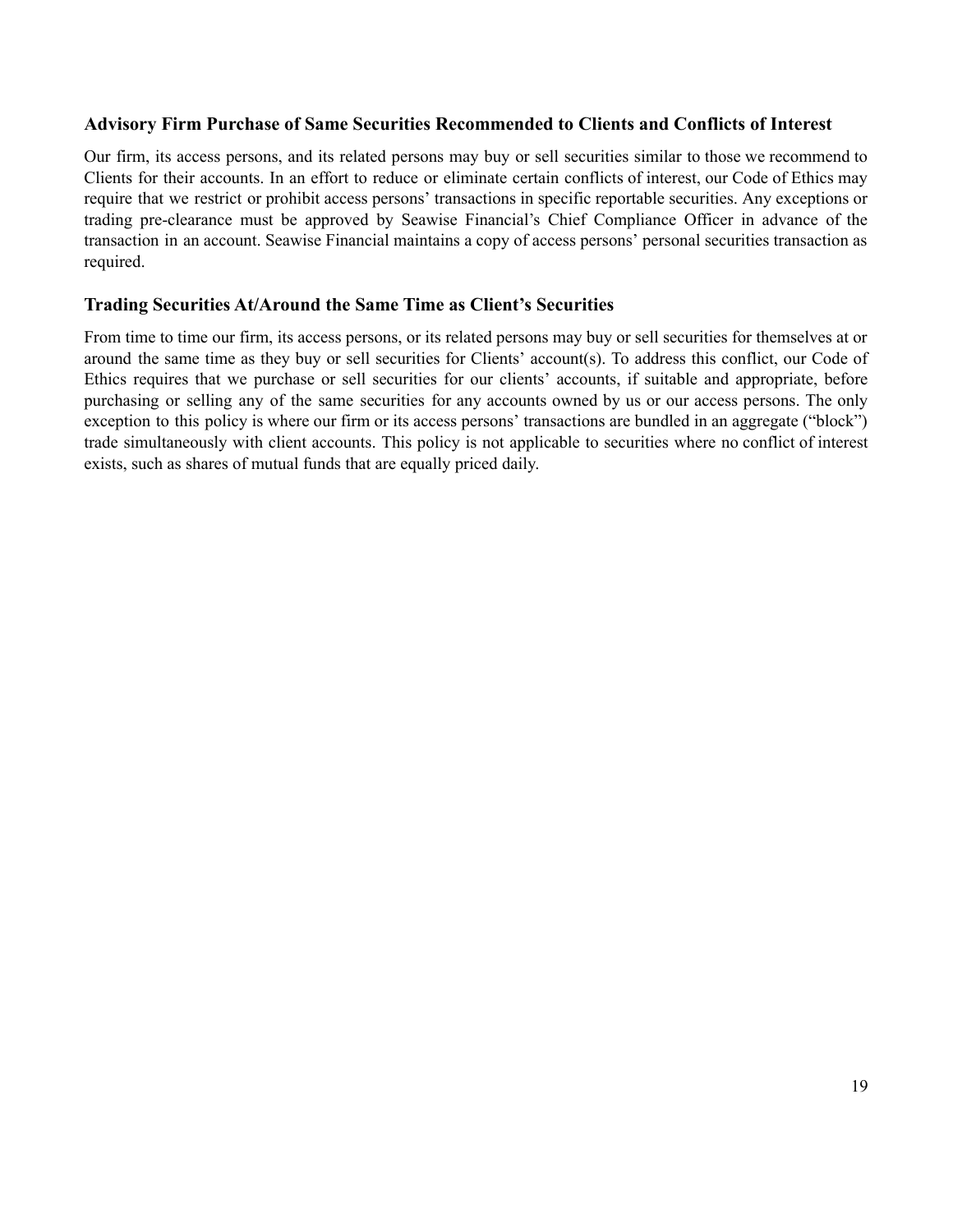### <span id="page-19-0"></span>Item 12: Brokerage Practices

#### **Factors Used to Select Custodians and/or Broker-Dealers**

In recommending broker-dealers, we have an obligation to seek the "best execution" of transactions in Client accounts. The determinative factor in the analysis of best execution is not the lowest possible commission cost, but whether the transaction represents the best qualitative execution, taking into consideration the full range of the broker-dealer's services. The factors we consider when evaluating a broker-dealer for best execution include, without limitation, the broker-dealer's:

- Execution capability;
- Commission rate;
- Financial responsibility;
- Responsiveness and customer service;
- Custodian capabilities;
- Research services/ancillary brokerage services provided; and
- Any other factors that we consider relevant.

With this in consideration, our firm recommends Charles Schwab & Co., Inc. ("Schwab") and TD Ameritrade Institutional, a division of TD Ameritrade, Inc. ("TDA"), member FINRA/SIPC. Although clients may request us to use a broker-dealer of their choosing, we generally recommend that clients open brokerage accounts with Schwab or TDA (collectively, our "recommended custodians"). We are not affiliated with either Schwab or TDA. The Client will ultimately make the final decision of the Custodian to be used to hold the Client's investments by signing the selected broker-dealer's account opening documentation.

#### **Research and Other Soft-Dollar Benefits**

We do not have any soft-dollar arrangements with broker-dealers whereby soft-dollar credits, used to purchase products and services, are earned directly in proportion to the amount of commissions paid by a Client. However, as a result of being on their institutional platform, our recommended custodians may provide us with certain services that may benefit us.

Our recommended custodians provide our clients and us with access to their institutional brokerage services (trading, custody, reporting and related services), many of which are not typically available to retail customers. They also make available various support services. Some of those services help us manage or administer our clients' accounts, while others help us manage and grow our business. Support services are generally available on an unsolicited basis (we don't have to request them) and at no charge to us. Following is a more detailed description of the support services available to us:

1. SERVICES THAT BENEFIT YOU. Our recommended custodian's institutional brokerage services include access to a broad range of investment products, execution of securities transactions, and custody of client assets. The investment products available through our recommended custodians include some to which we might not otherwise have access or that would require a significantly higher minimum initial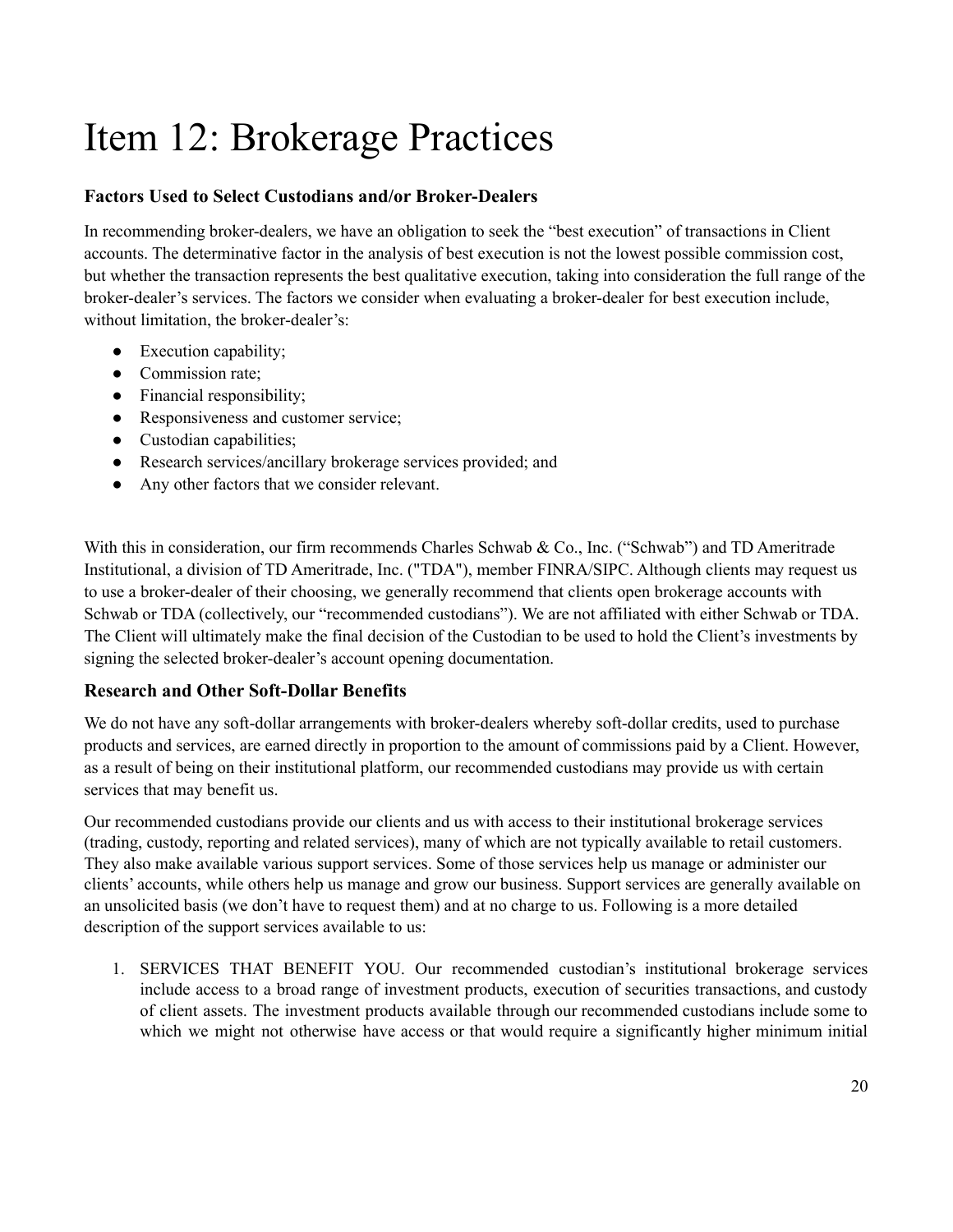investment by our clients. Our recommended custodian's services described in this paragraph generally benefit you and your account.

- 2. SERVICES THAT MAY NOT DIRECTLY BENEFIT YOU. Our recommended custodians also make available to us other products and services that benefit us but may not directly benefit you or your account. These products and services assist us in managing and administering our clients' accounts. They include investment research, both our recommended custodian's own and that of third parties. We may use this research to service all or a substantial number of our clients' accounts, including accounts not maintained at our recommended custodians. In addition to investment research, our recommended custodians also makes available software and other technology that:
	- provide access to client account data (such as duplicate trade confirmations and account statements)
	- facilitate trade execution and allocate aggregated trade orders for multiple client accounts
	- provide pricing and other market data
	- facilitate payment of our fees from our clients' accounts
	- assist with back-office functions, recordkeeping, and client reporting
- 3. SERVICES THAT GENERALLY BENEFIT ONLY US. Our recommended custodians also offer other services intended to help us manage and further develop our business enterprise. These services include:
	- Educational conferences and events
	- Consulting on technology, compliance, legal, and business needs
	- Publications and conferences on practice management and business succession

We do not require that you maintain your account with our recommended custodians, based on our interest in receiving our recommended custodian's services that benefit our business and our recommended custodian's payment for services for which we would otherwise have to pay rather than based on your interest in receiving the best value in custody services and the most favorable execution of your transactions. This is a potential conflict of interest. We believe, however, that our selection of our recommended custodians as custodian and broker is in the best interests of our clients. Our selection is primarily supported by the scope, quality, and price of our recommended custodians' services (see "Factors Used to Select Custodians and/or Broker-Dealers") and not our recommended custodians' services that benefit only us.

#### **Brokerage for Client Referrals**

We receive no referrals from a broker-dealer or third party in exchange for using that broker-dealer or third party.

#### **Clients Directing Which Broker/Dealer/Custodian to Use**

We do recommend a specific custodian for clients to use, however, clients may custody their assets at a custodian of their choice. Clients may also direct us to use a specific broker-dealer to execute transactions. By allowing clients to choose a specific custodian, we may be unable to achieve most favorable execution of client transactions and this may cost clients money over using a lower-cost custodian.

#### **Aggregating (Block) Trading for Multiple Client Accounts**

Generally, we combine multiple orders for shares of the same securities purchased for advisory accounts we manage (this practice is commonly referred to as "block trading"). We will then distribute a portion of the shares to participating accounts in a fair and equitable manner. The distribution of the shares purchased is typically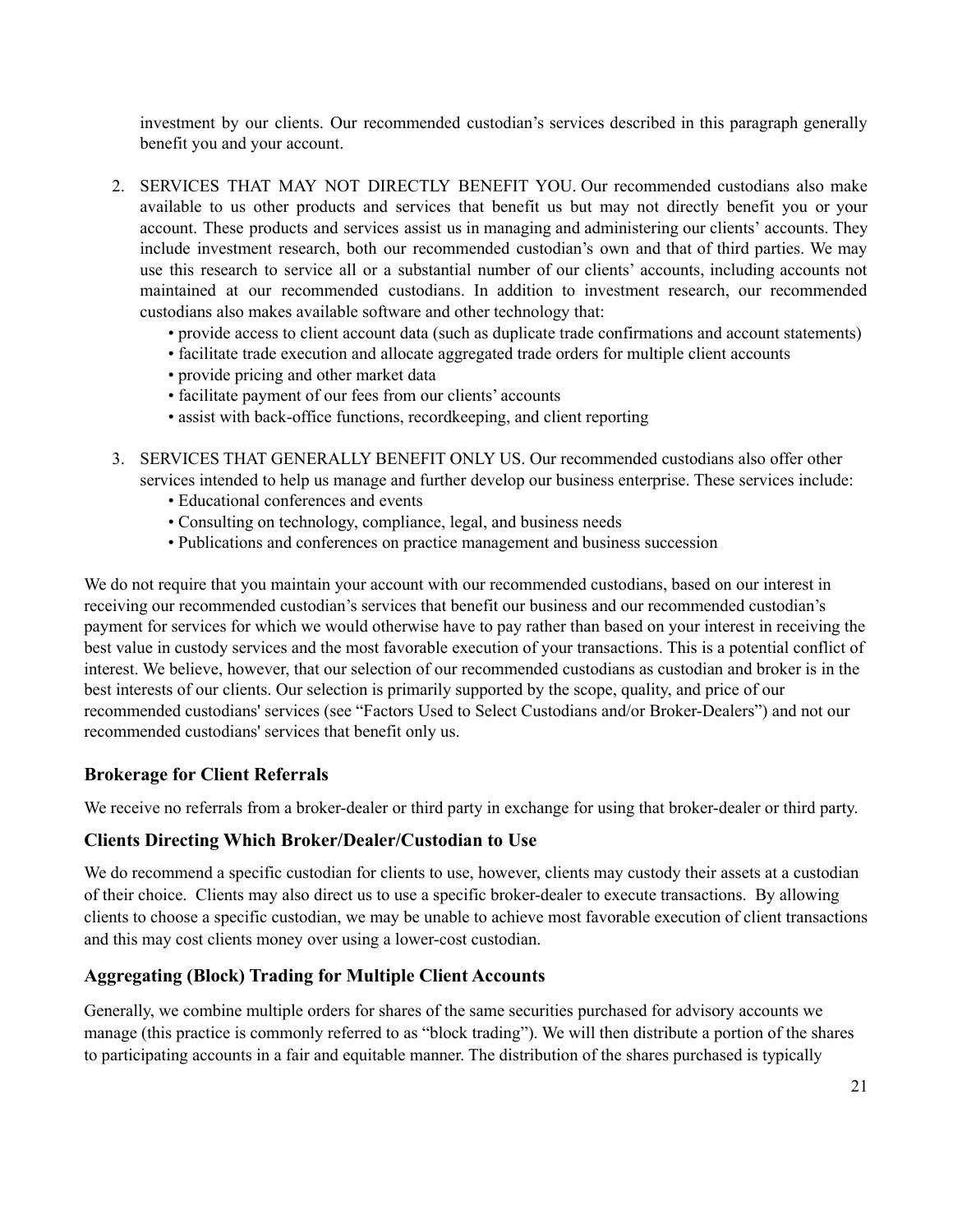proportionate to the size of the account, but it is not based on account performance or the amount or structure of management fees. Subject to our discretion, regarding particular circumstances and market conditions, when we combine orders, each participating account pays an average price per share for all transactions and pays a proportionate share of all transaction costs. Accounts owned by our firm or persons associated with our firm may participate in block trading with your accounts; however, they will not be given preferential treatment.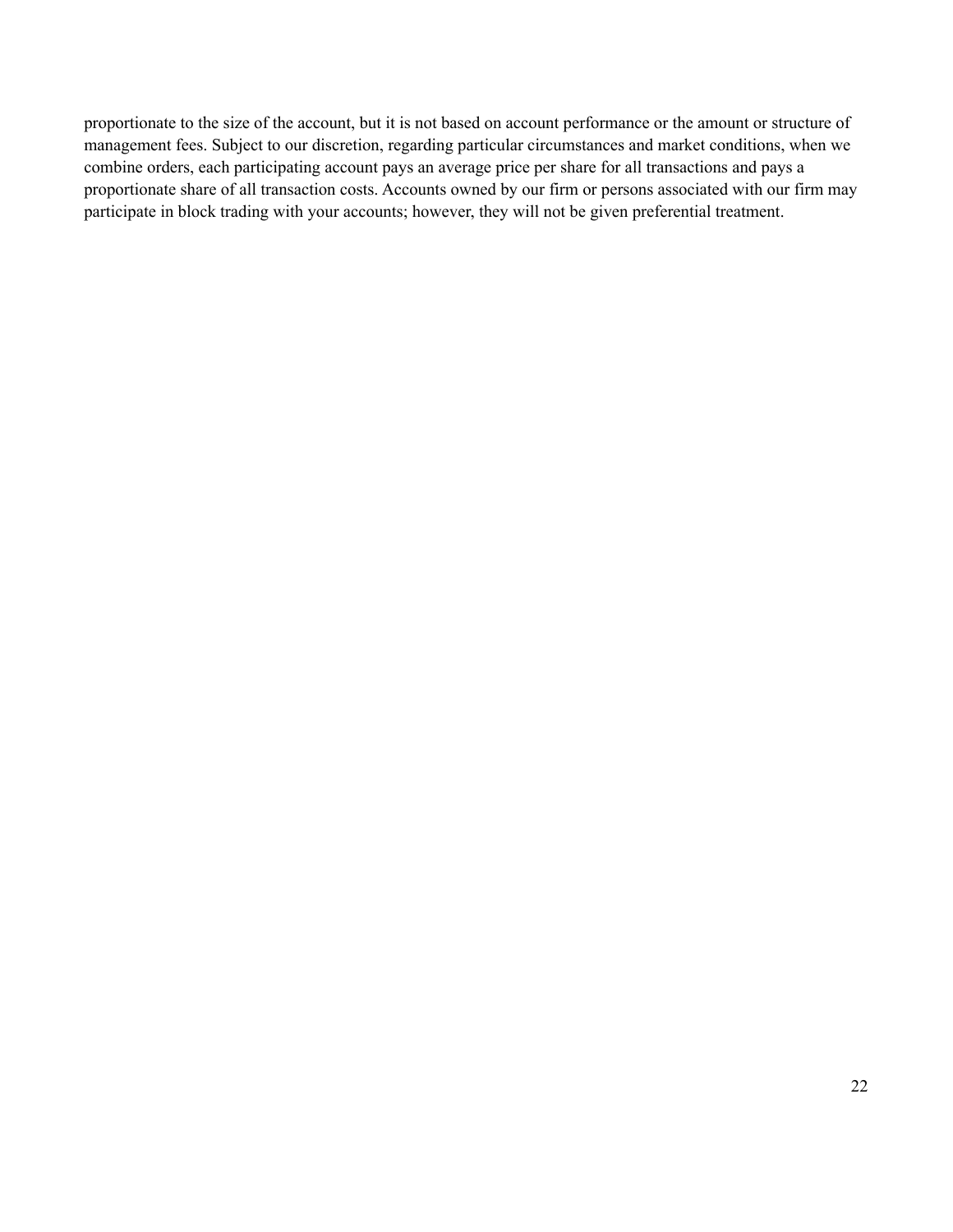### <span id="page-22-0"></span>Item 13: Review of Accounts

Client accounts will be reviewed regularly on a quarterly basis by Timothy Kenney, Founder and CCO. The account is reviewed with regards to the client's investment policies and risk tolerance levels.

Events that may trigger a special review would be unusual performance, addition or deletions of client imposed restrictions, excessive draw-down, volatility in performance, or buy and sell decisions from the firm or per client's needs.

Clients will receive trade confirmations from the broker(s) for each transaction in their accounts as well as monthly or quarterly statements and annual tax reporting statements from their custodian showing all activity in the accounts, such as receipt of dividends and interest. Seawise Financial will not provide additional written reports to clients.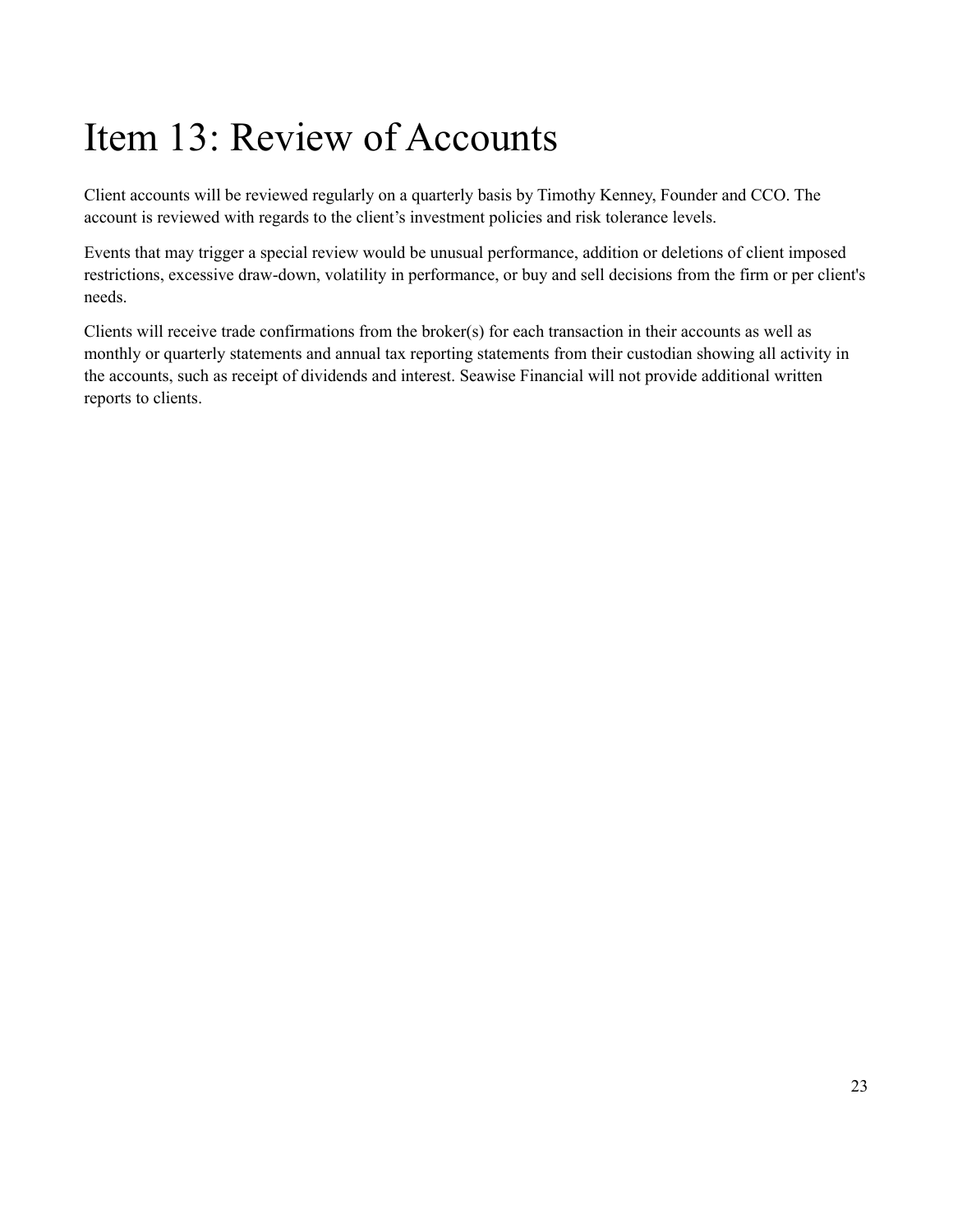## <span id="page-23-0"></span>Item 14: Client Referrals and Other Compensation

The Advisor engages independent solicitors to provide client referrals. If a client is referred to us by a solicitor, this practice is disclosed to the client in writing by the solicitor and the Advisor pays the solicitor out of its own funds—specifically, the Advisor generally pays the solicitor a portion of the advisory fees earned for managing the capital of the client or investor that was referred. The use of solicitors is strictly regulated under applicable federal and state law.

The Advisor may receive client referrals from Zoe Financial, Inc through its participation in Zoe Advisor Network (ZAN). Zoe Financial, Inc is independent of and unaffiliated with the Advisor and there is no employee relationship between them. Zoe Financial established the Zoe Advisor Network as a means of referring individuals and other investors seeking fee-only personal investment management services or financial planning services to independent investment advisors. Zoe Financial does not supervise the Advisor and has no responsibility for the Advisor's management of client portfolios or the Advisor's other advice or services. The Advisor pays Zoe Financial an on-going fee for each successful client referral. This fee is usually a percentage of the advisory fee that the client pays to the Advisor ("Solicitation Fee"). The Advisor will not charge clients referred through Zoe Advisor Network any fees or costs higher than its standard fee schedule offered to its clients. For information regarding additional or other fees paid directly or indirectly to Zoe Financial Inc, please refer to the Zoe Financial Disclosure and Acknowledgement Form.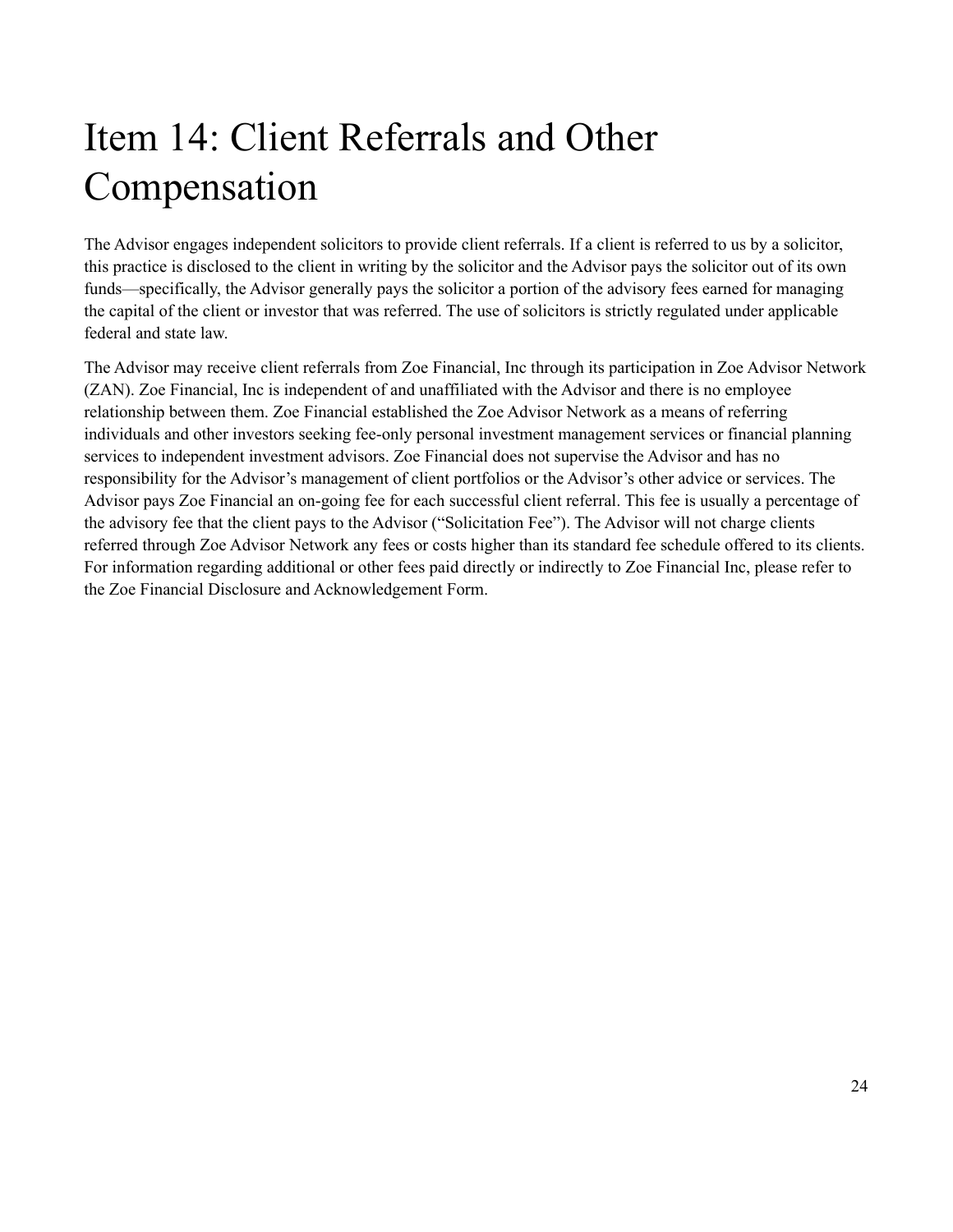## <span id="page-24-0"></span>Item 15: Custody

Seawise Financial does not accept custody of client funds except in the instance of withdrawing client fees.

For client accounts in which Seawise Financial directly debits their advisory fee:

- i. The client will provide written authorization to Seawise Financial, permitting them to be paid directly for their accounts held by the custodian.
- ii. Each time a fee is directly deducted from a client account, Seawise Financial concurrently:
	- a. Sends the qualified custodian an invoice or statement of the amount of the fee to be deducted from the client's account; and
	- b. Sends the client an invoice or statement itemizing the fee, including the formula used to calculate the fee, the value of the assets under management on which the fee is based, and the time period covered by the fee.
- iii. The custodian will send at least quarterly statements to the client showing all disbursements for the account, including the amount of the advisory fee.

Clients should receive at least quarterly statements from the broker-dealer, bank or other qualified custodian that holds and maintains client's investment assets. We urge you to carefully review such statements and compare such official custodial records to the account statements or reports that we may provide to you. Our statements or reports may vary from custodial statements based on accounting procedures, reporting dates, or valuation methodologies of certain securities.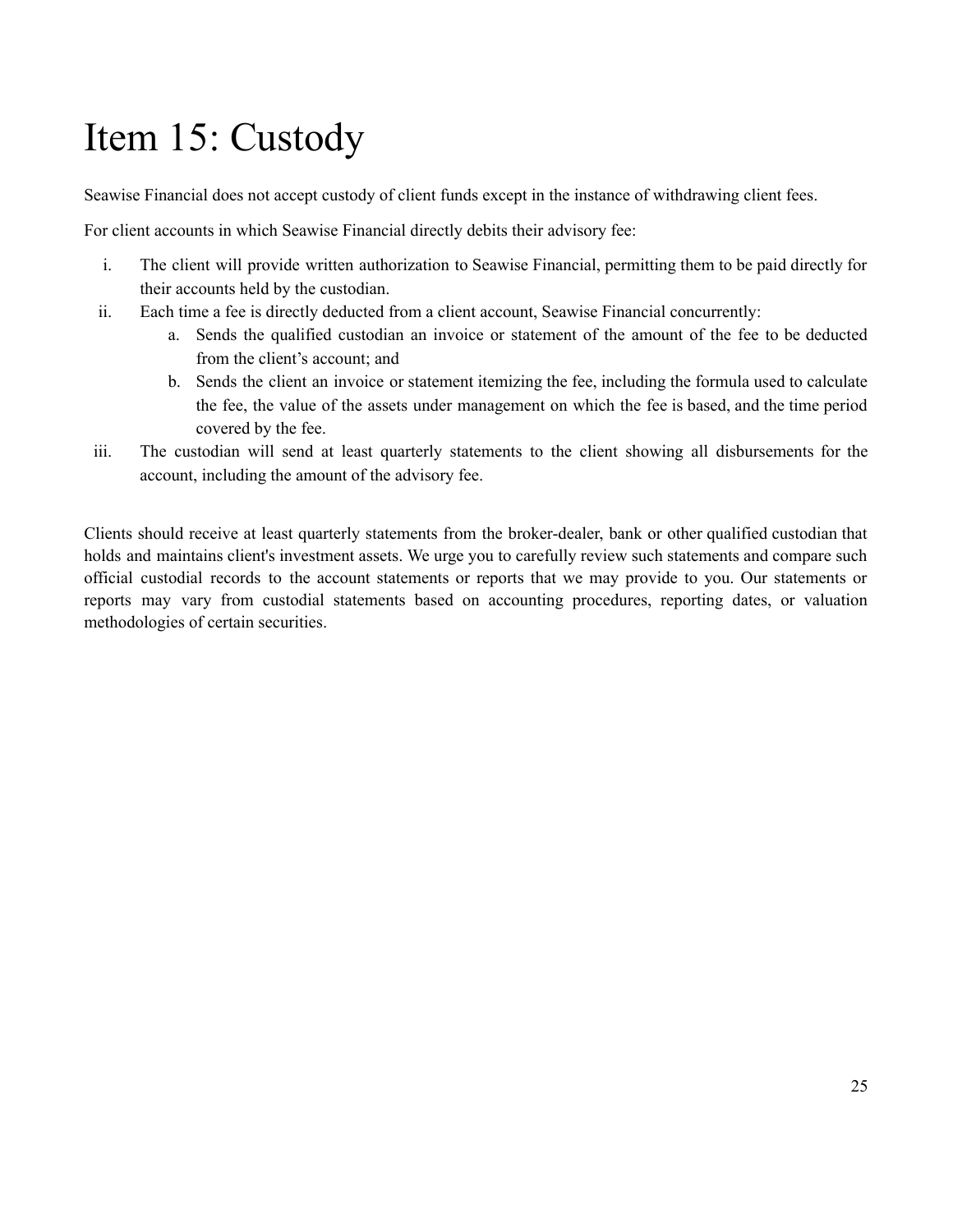### <span id="page-25-0"></span>Item 16: Investment Discretion

For those Client accounts where we provide Investment Management Services, Seawise Financial has discretionary authority and limited power of attorney to determine the securities and the amount of securities to be bought or sold for a client's account without having to obtain prior Client approval for each transaction. Investment discretion is explained to Clients in detail when an advisory relationship has commenced. At the start of the advisory relationship, the Client will execute a Limited Power of Attorney, which will grant our firm discretion over the account(s). Additionally, the discretionary relationship will be outlined in the advisory contract and signed by the Client. Clients may limit our discretion by requesting certain restrictions on investments. However, approval of such requests are at the firm's sole discretion.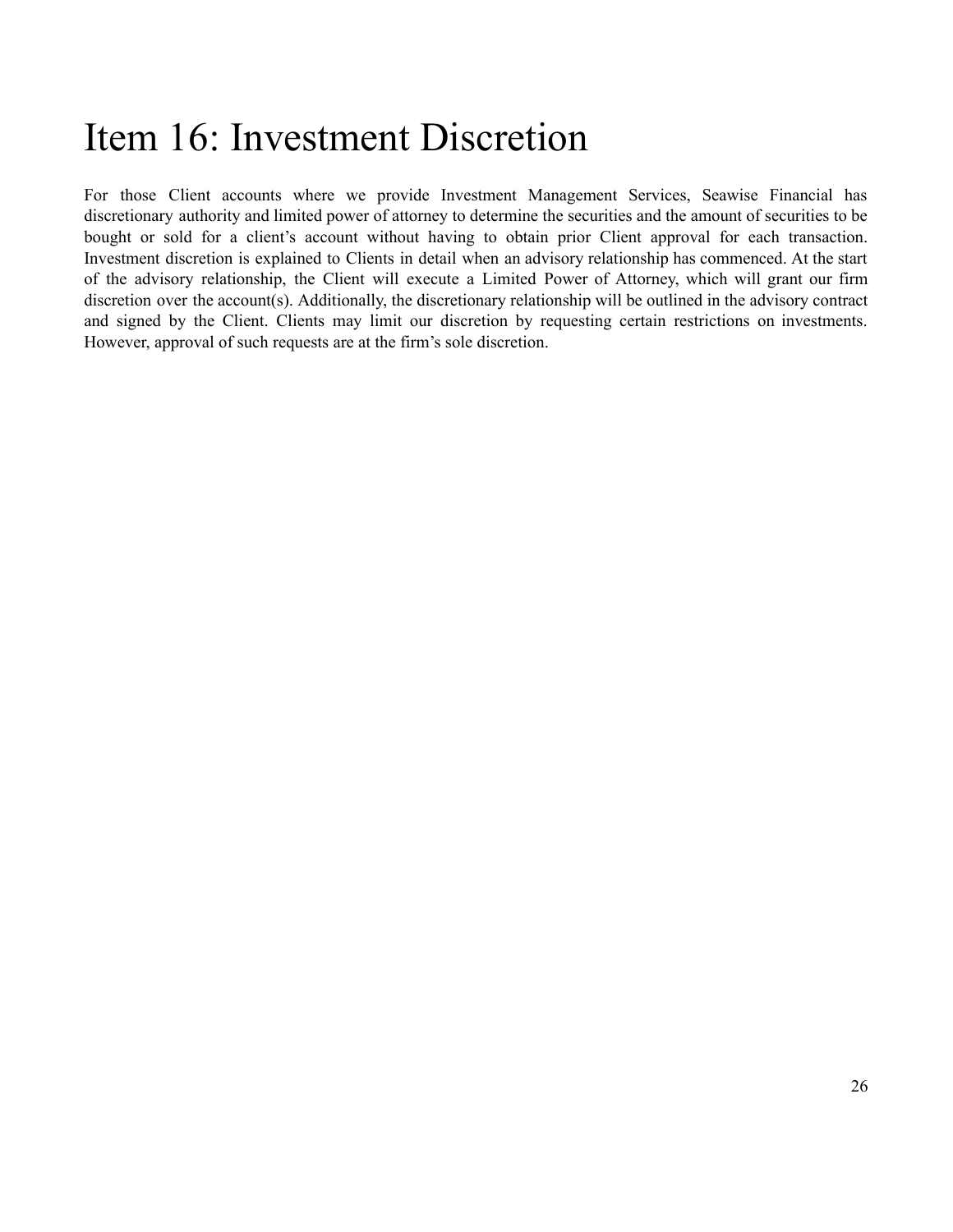## <span id="page-26-0"></span>Item 17: Voting Client Securities

We do not vote Client proxies. Therefore, Clients maintain exclusive responsibility for: (1) voting proxies, and (2) acting on corporate actions pertaining to the Client's investment assets. The Client shall instruct the Client's qualified custodian to forward to the Client copies of all proxies and shareholder communications relating to the Client's investment assets. If the client would like our opinion on a particular proxy vote, they may contact us at the number listed on the cover of this brochure.

In most cases, you will receive proxy materials directly from the account custodian. However, in the event we were to receive any written or electronic proxy materials, we would forward them directly to you by mail, unless you have authorized our firm to contact you by electronic mail, in which case, we would forward you any electronic solicitation to vote proxies.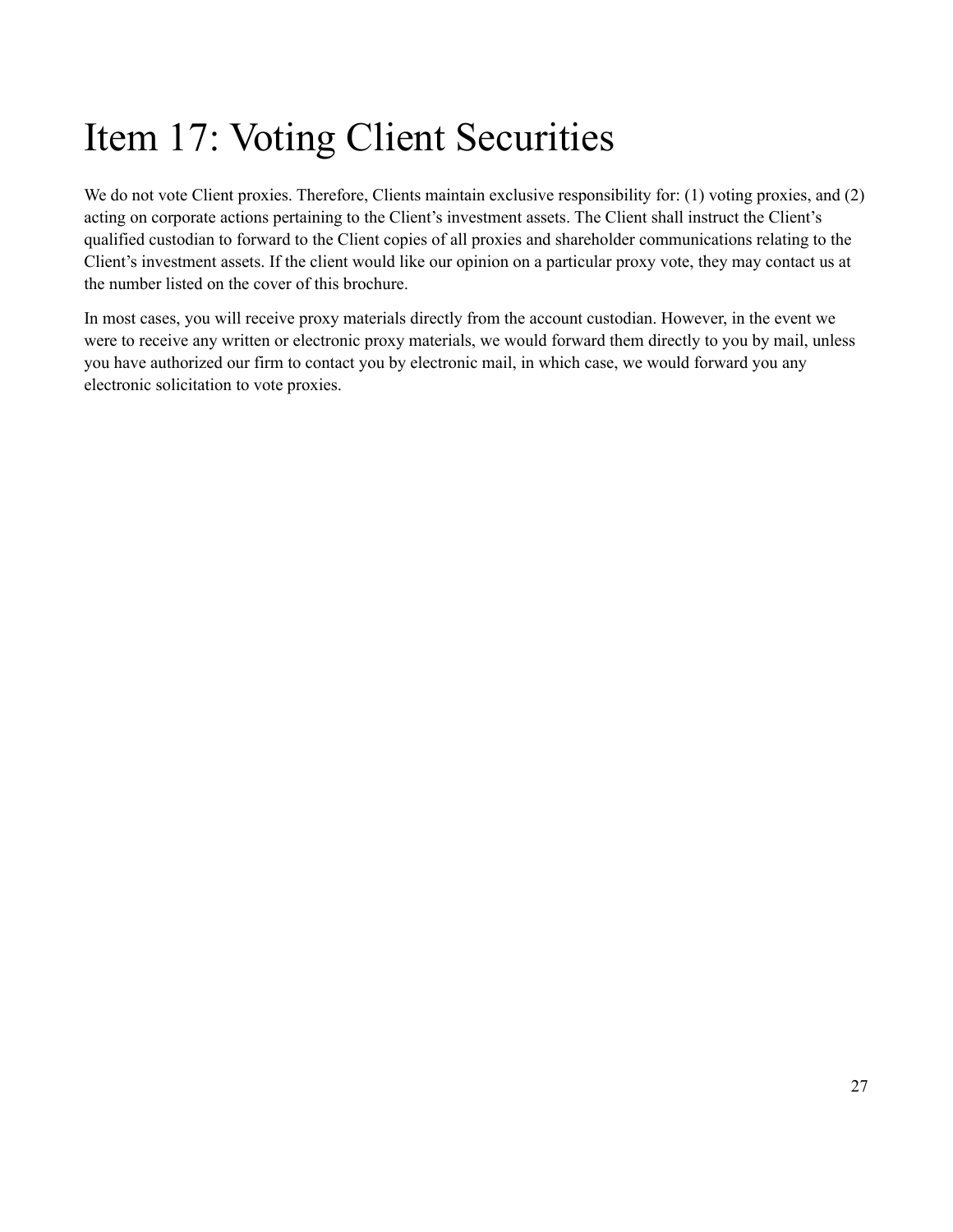## <span id="page-27-0"></span>Item 18: Financial Information

Registered Investment Advisers are required in this Item to provide you with certain financial information or disclosures about our financial condition. We have no financial commitment that impairs our ability to meet contractual and fiduciary commitments to clients, and we have not been the subject of a bankruptcy proceeding.

We do not have custody of client funds or securities or require or solicit prepayment of more than \$500 in fees per client six months in advance.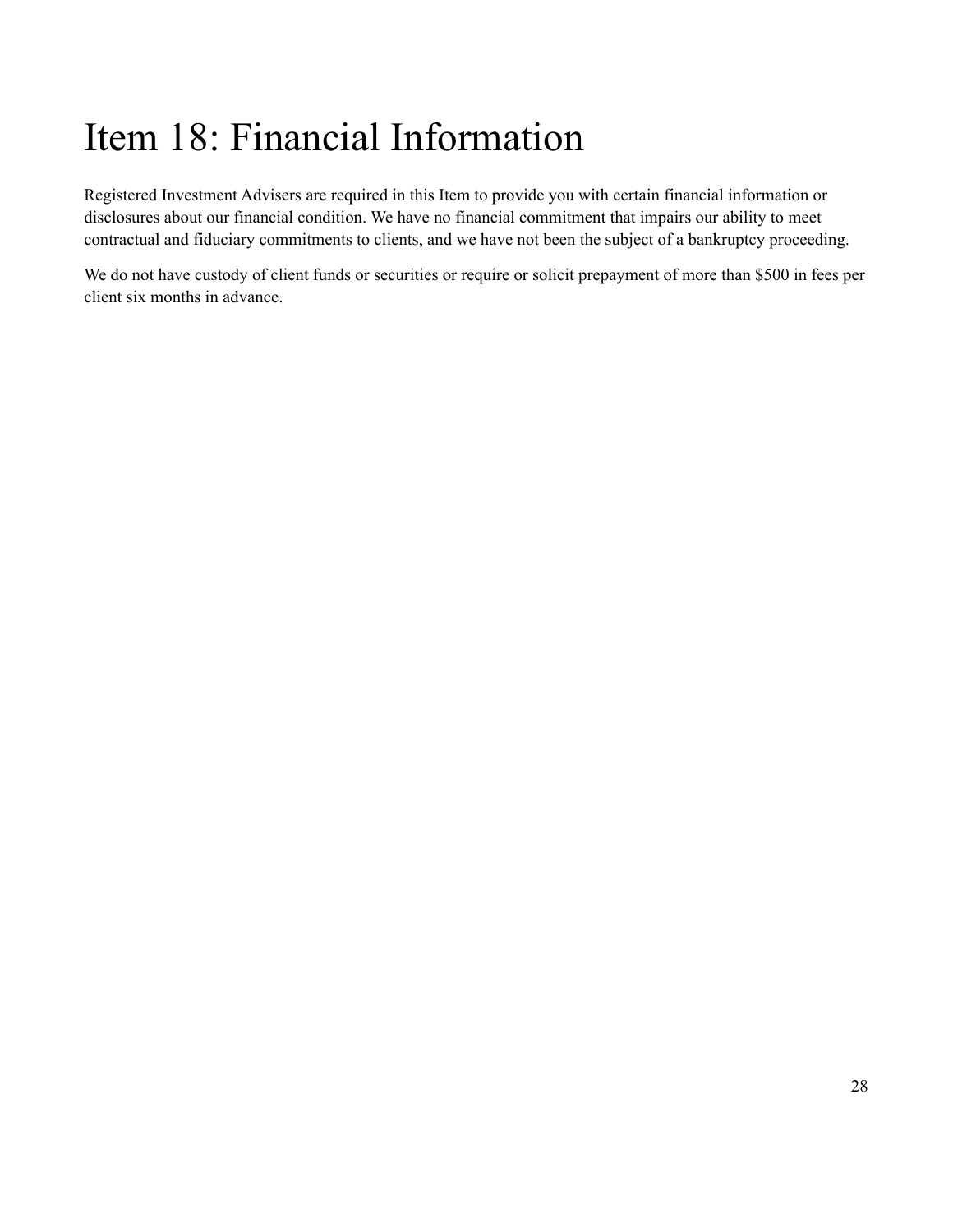# <span id="page-28-0"></span>Item 19: Requirements for State-Registered Advisers

Timothy Kenney serves as Seawise Financial's sole principal. Information about Timothy Kenney's education, business background, and outside business activities can be found on his ADV Part 2B, Brochure Supplement attached to this Brochure.

#### **Performance-Based Fees**

Seawise Financial is not compensated by performance-based fees.

#### **Material Disciplinary Disclosures**

No management person at Seawise Financial has ever been involved in an arbitration claim of any kind or been found liable in a civil, self-regulatory organization, or administrative proceeding, or a bankruptcy petition.

#### **Material Relationships That Management Persons Have With Issuers of Securities**

Neither Seawise Financial or Timothy Kenney have any relationship or arrangement with issuers of securities.

#### **Conflicts of Interest**

Pursuant to California Code of Regulations Section 260.238 (k) any material conflicts of interest regarding the investment adviser, its representatives or any of its employees are disclosed to the client prior to entering into any Advisory or Financial Planning Agreement.

#### **Business Continuity Plan**

Seawise Financial maintains a written Business Continuity Plan that identifies procedures related to an emergency or significant business disruptions, including the death of the investment adviser or any of its representatives.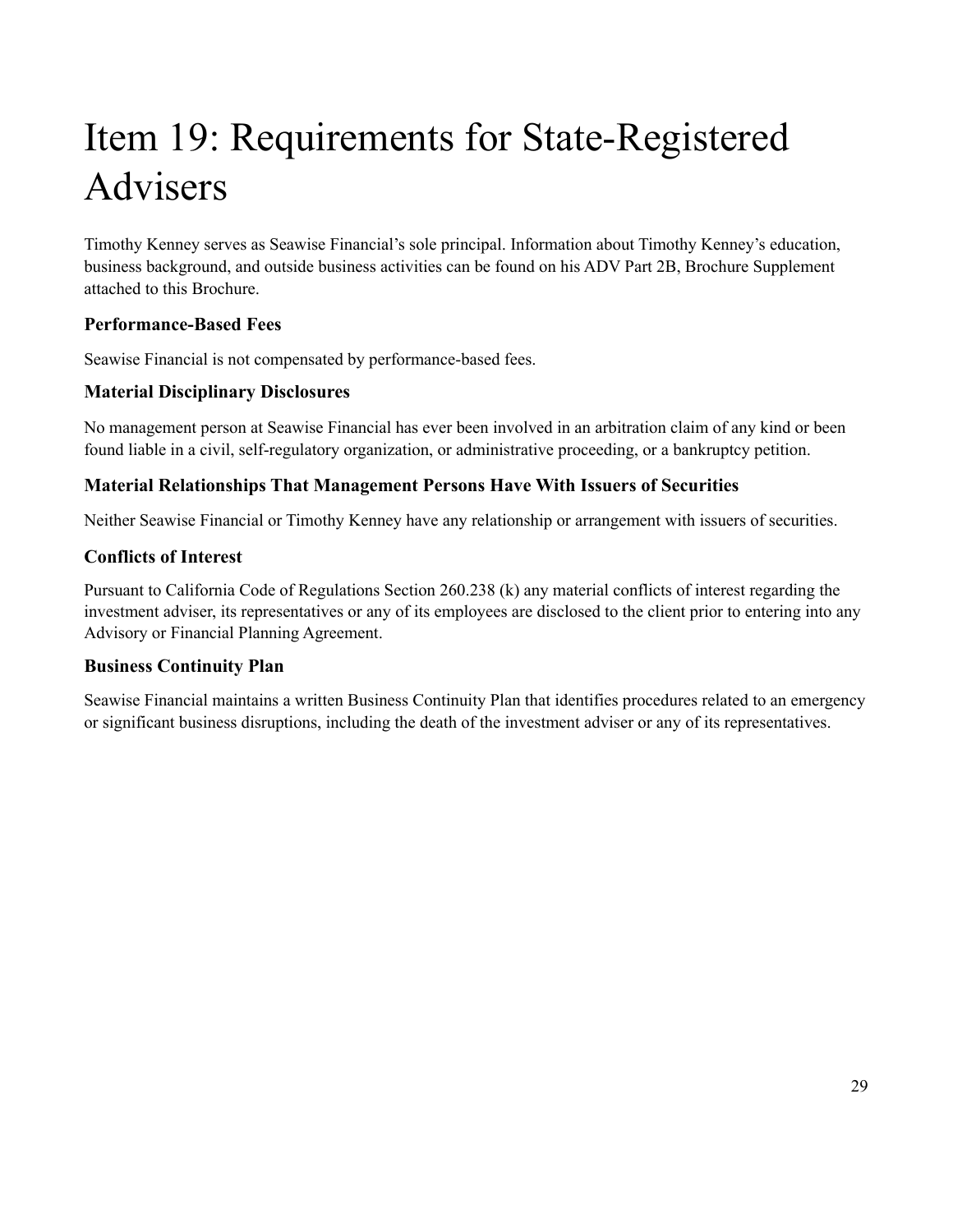

### Seawise Financial, Inc.

120 Birmingham Drive Suite 240F Cardiff by the Sea, CA 92007 P: (619) 738-3079

### <span id="page-29-0"></span>Form ADV Part 2B – Brochure Supplement

Dated: March 10, 2022

### *For*

### **Timothy Kenney, CFP®**

#### Founder and Chief Compliance Officer

This brochure supplement provides information about Timothy Kenney that supplements the Seawise Financial, Inc. ("Seawise Financial") brochure. A copy of that brochure precedes this supplement. Please contact Timothy Kenney if the Seawise Financial brochure is not included with this supplement or if you have any questions about the contents of this supplement.

Additional information about Timothy Kenney is available on the SEC's website at [www.adviserinfo.sec.gov](http://www.adviserinfo.sec.gov) which can be found using the identification number: 3097033.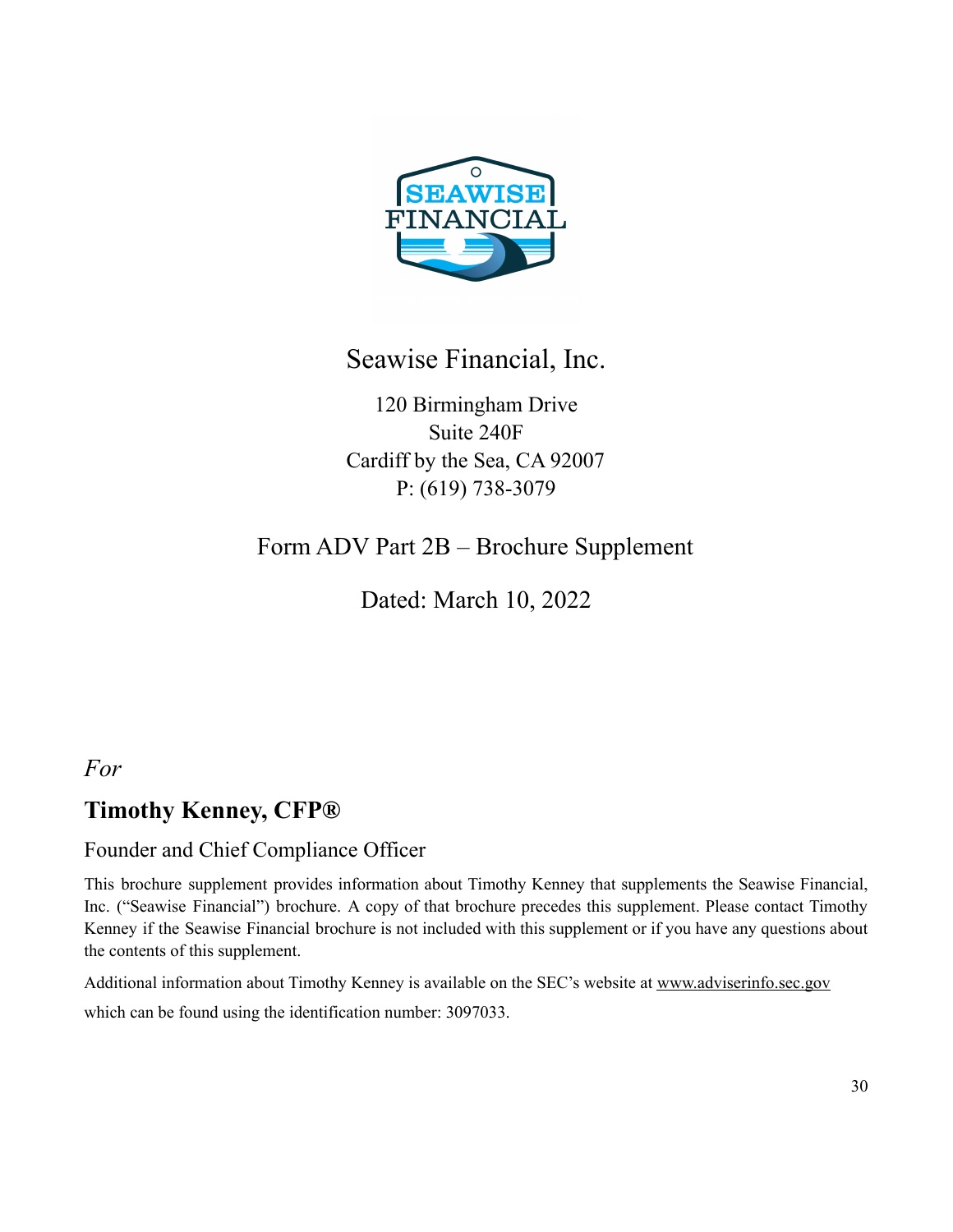### Item 2: Educational Background and Business Experience

#### **Timothy Kenney**

Born: 1974

#### **Educational Background**

1998 – B.A. Finance, University of San Diego

#### **Business Experience**

- 07/2018 Present, Seawise Financial, Founder and CCO
- 03/2014 07/2018, USAA Financial Advisors, Wealth Manager
- 01/2010 03/2014, UBS Financial Services, Wealth Strategist
- $\cdot$  05/2008 01/2010, Wells Fargo Investments, Analyst
- $\cdot$  01/2001 05/2008, LPL Financial, Fixed Income Trader

#### **Professional Designations, Licensing & Exams**

**CFP**® **(Certified Financial Planner):** The CERTIFIED FINANCIAL PLANNER™, CFP® and federally registered CFP (with flame design) marks (collectively, the "CFP® marks") are professional certification marks granted in the United States by Certified Financial Planner Board of Standards, Inc. ("CFP Board").

The CFP® certification is a voluntary certification; no federal or state law or regulation requires financial planners to hold CFP® certification. It is recognized in the United States and a number of other countries for its (1) high standard of professional education; (2) stringent code of conduct and standards of practice; and (3) ethical requirements that govern professional engagements with clients. Currently, more than 71,000 individuals have obtained CFP® certification in the United States.

To attain the right to use the CFP® marks, an individual must satisfactorily fulfill the following requirements:

- Education Complete an advanced college-level course of study addressing the financial planning subject areas that CFP Board's studies have determined as necessary for the competent and professional delivery of financial planning services, and attain a Bachelor's Degree from a regionally accredited United States college or university (or its equivalent from a foreign university). CFP Board's financial planning subject areas include insurance planning and risk management, employee benefits planning, investment planning, income tax planning, retirement planning, and estate planning;
- Examination Pass the comprehensive CFP® Certification Examination. The examination includes case studies and client scenarios designed to test one's ability to correctly diagnose financial planning issues and apply one's knowledge of financial planning to real-world circumstances;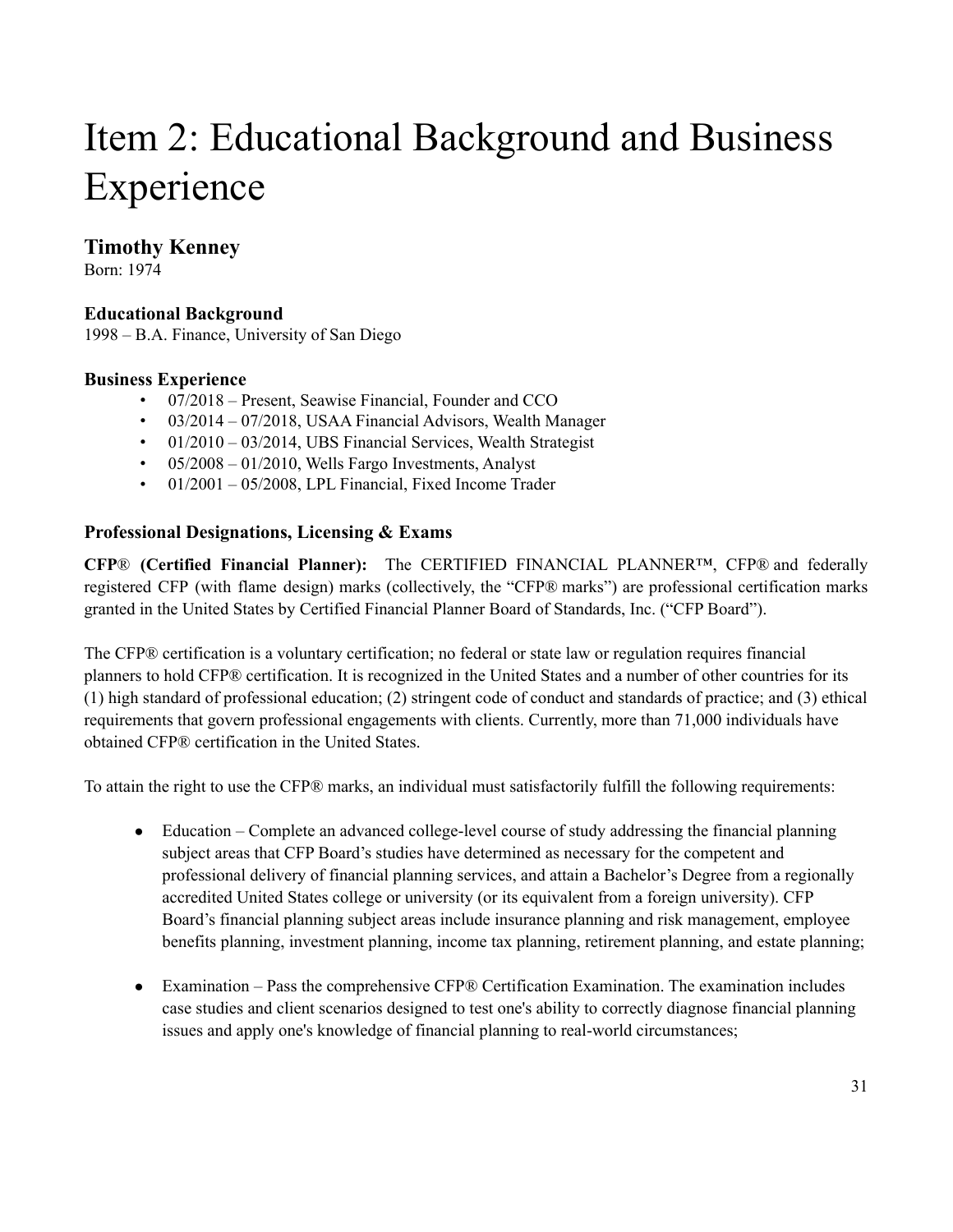- Experience Complete at least three years of full-time financial planning-related experience (or the equivalent, measured as 2,000 hours per year); and
- Ethics Agree to be bound by CFP Board's *Standards of Professional Conduct*, a set of documents outlining the ethical and practice standards for CFP® professionals.

Individuals who become certified must complete the following ongoing education and ethics requirements in order to maintain the right to continue to use the CFP® marks:

- Continuing Education Complete 30 hours of continuing education hours every two years, including two hours on the *Code of Ethics* and other parts of the S*tandards of Professional Conduct*, to maintain competence and keep up with developments in the financial planning field; and
- Ethics Renew an agreement to be bound by the *Standards of Professional Conduct*. The *Standards* prominently require that CFP® professionals provide financial planning services at a fiduciary standard of care. This means CFP® professionals must provide financial planning services in the best interests of their clients.

CFP® professionals who fail to comply with the above standards and requirements may be subject to CFP Board's enforcement process, which could result in suspension or permanent revocation of their CFP® certification.

### Item 3: Disciplinary Information

Timothy Kenney has never been involved in an arbitration claim of any kind or been found liable in a civil, self-regulatory organization, or administrative proceeding.

## Item 4: Other Business Activities

Timothy Kenney is not involved with outside business activities.

## Item 5: Additional Compensation

Timothy Kenney does not receive any economic benefit from any person, company, or organization, in exchange for providing clients advisory services through Seawise Financial.